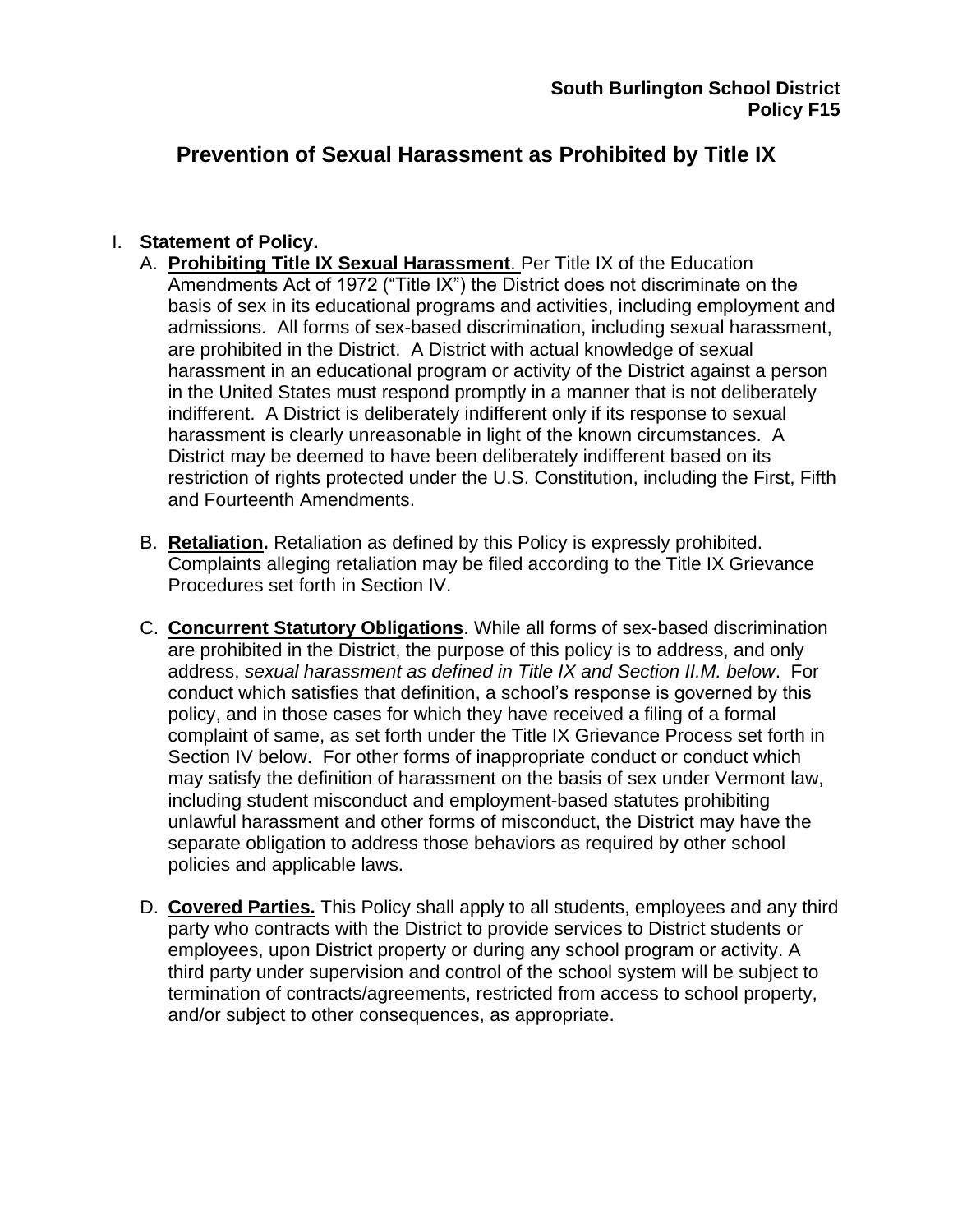#### **II. Definitions**

As used in this Policy and during the Title IX Grievance Process, the terms below shall have the meaning ascribed.

- **A. "Actual Knowledge"** means "notice" of "sexual harassment" or allegations of "sexual harassment" to either (a) a recipient's Title IX Coordinator; or (b) any officia12 q3`1l of the recipient who has the authority to institute corrective measures on behalf of the recipient; or (c) to any employee of an elementary and secondary school.
	- a. For purposes of this paragraph "sexual harassment" refers to the definition as contained *within this policy*. For other forms of inappropriate conduct or conduct which may satisfy the definition of harassment on the basis of sex as recognized under Vermont law, schools retain the option and in some cases the obligation, to address those behaviors as required by policy and law.
	- b. Actual knowledge shall not be deemed to exist when the only official of the recipient with actual knowledge is the respondent.
	- c. "Notice" as used in this paragraph includes, but is not limited to, a Report of Sexual Harassment to the Title IX Coordinator as described Section IV.B.
	- d. Notice sufficient to trigger an obligation under this policy only shall exist where any employee has sufficient personal knowledge of alleged facts to be aware that if such facts were found to be true it would constitute a violation of this policy.
	- e. Imputation of knowledge based solely on vicarious liability OR constructive notice shall be insufficient to establish or constitute actual knowledge.
- **B. "Complainant"** is an individual who is alleged to be the victim of conduct that could constitute "sexual harassment" under this Policy. In order for an individual to be considered to be a Complainant they need not file Report of Sexual Harassment, nor a Formal Complaint of Sexual Harassment. Where the Title IX Coordinator signs a Formal Complaint of Sexual Harassment, the Title IX Coordinator is not considered a "Complainant."
- **C. "Days"** shall mean calendar days but shall exclude non-weekend days on which the District office is closed (e.g., holidays, office-wide vacations), or any weekday during the school year on which school is closed (e.g., snow days).
- **D. "Decision-Maker"** means persons tasked with either the responsibility of making determinations of responsibility (referred to as "Initial Decision-Maker"); or the responsibility to decide any appeal (referred to as "Appellate Decision-Maker") with respect to Formal Complaints of Sexual Harassment in accordance with the Title IX Grievance Process.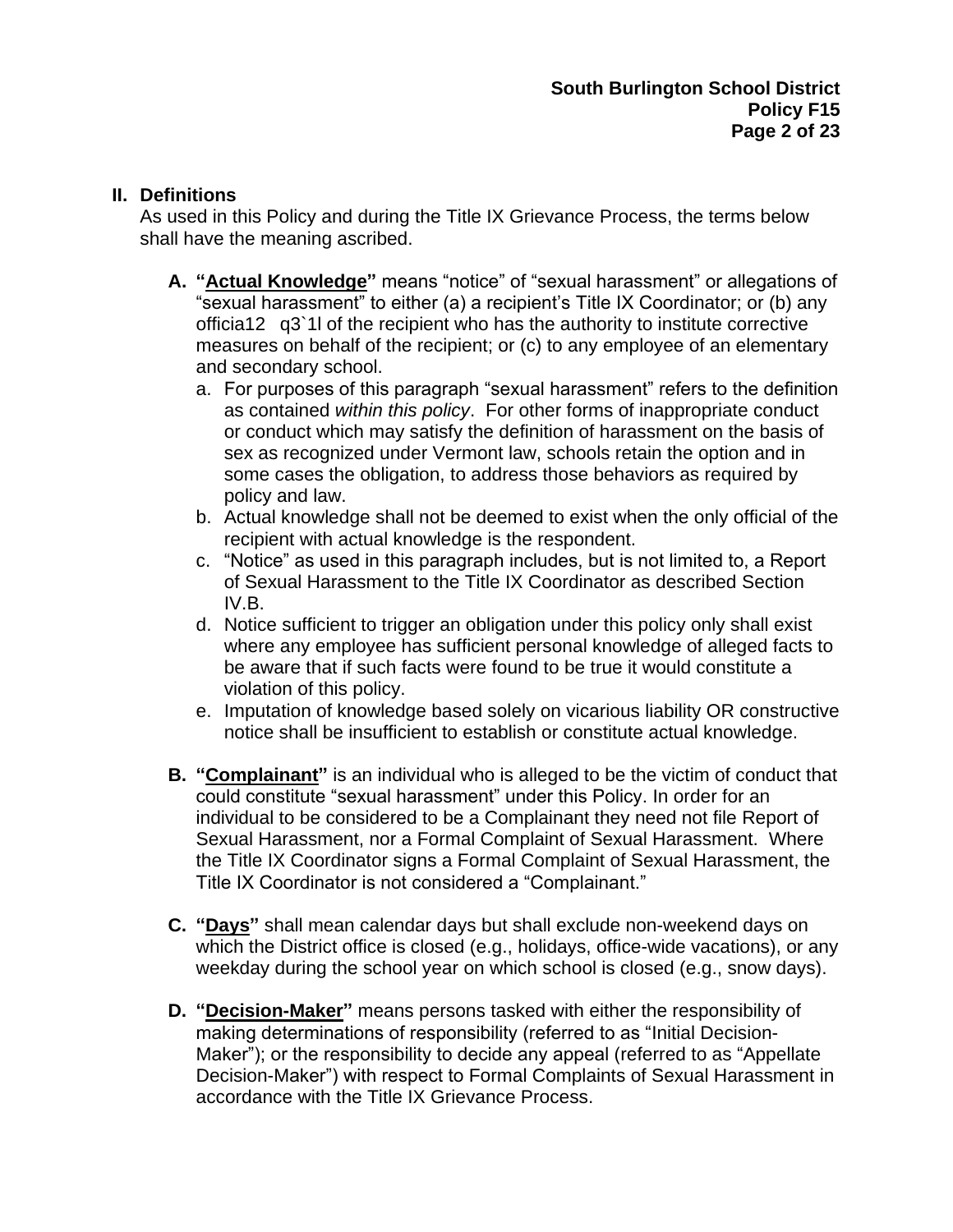- **E. "Determination of Responsibility"** is the formal finding by the decisionmaker on each allegation of Sexual Harassment contained in a Formal complaint that the Respondent did or did not engage in conduct constituting Sexual Harassment under Title IX.
- **F. "Disciplinary sanctions**" are consequences imposed on a Respondent when s/he is determined responsible for sexual harassment prohibited under this Policy.
- **F. "Emergency Removal"** for purposes of this Policy shall mean removing a respondent from the District's education program or activity on an emergency basis, provided that the District undertakes an individualized safety and risk analysis, determines that an immediate threat to the physical health or safety of any student or other individual arising from the allegations of sexual harassment justifies removal, and provides the respondent with notice and an opportunity to challenge the decision immediately following the removal. Emergency Removals as permitted by this Policy shall not be construed to modify any rights under the Individuals with Disabilities Education Act, Section 504 of the Rehabilitation Act of 1973, or the Americans with Disabilities Act.
- **G. "Formal Complaint of Sexual Harassment"** means a document filed by either (a) a complainant (or complainant's parent/guardian); or (b) the Title IX Coordinator, alleging sexual harassment against a respondent AND requesting that the District investigate the allegation of sexual harassment. The issuance or receipt of a Formal Complaint of Sexual Harassment formally triggers the Title IX Grievance Process set forth in Section IV. of this Policy.
- **H. "Investigation of Title IX Sexual Harassment"** Before the District can conduct an Investigation of Sexual Harassment under this Policy, against a Respondent, a Formal Complaint of Sexual Harassment that contains an allegation of sexual harassment and a request that the District investigate the allegations is required. Such investigation is a part of the Title IX Grievance Process, as set forth in Section IV.E.
- **I. "Remedial actions"** are actions intended to restore or preserve a complainant's equal access to the educational programs and activities of the District.
- **J. " Report of Sexual Harassment"** is any report which provides the District with actual knowledge of sexual harassment or allegations of sexual harassment. Such a report may or may not be accompanied by a Formal Complaint of Sexual Harassment. Without such a Complaint, the Title IX Grievance Process is not triggered. See Section IV.A and IV.B. regarding the process for initiating that process.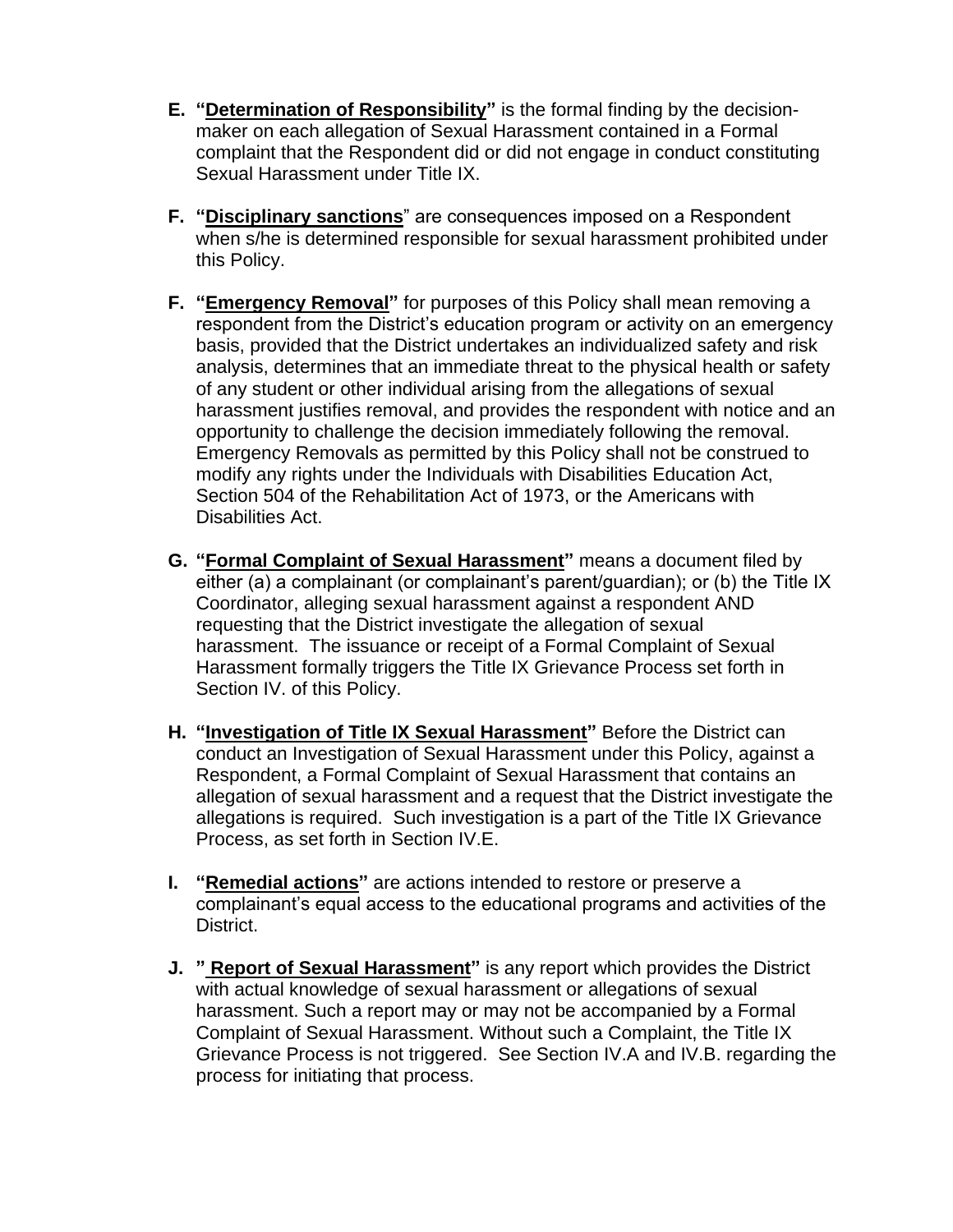- **K. "Respondent"** means an individual who has been reported to be the individual accused (i.e., perpetrator) of conduct that could constitute sexual harassment as defined under this policy.
- **L. "Retaliation"** means intimidation, threats, coercion, or discrimination by either the District or any other person, against any individual for the purpose of interfering with any right or privilege secured by Title IX and/or this Policy, or because the individual has made a report or complaint, testified, assisted, or participated or refused to participate in any manner in an investigation, proceeding, or hearing in connection with this Policy. Intimidation, threats, coercion, or discrimination, including charges against an individual for code of conduct violations that do not involve sex discrimination or sexual harassment, but arise out of the same facts or circumstances as a report or complaint of sexual discrimination, or a report or formal complaint of sexual harassment, for the purpose of interfering with any right or privilege secured by Title IX or this policy, constitutes retaliation.
	- Limitation in Scope.
	- i. Material False Statements. Actions taken in response to **materially** false statements made in bad faith, or to submitting **materially** false information in bad faith, as part of a report or during the Title IX Grievance Process do not constitute retaliation. A determination of responsibility alone is insufficient to conclude that a person made a materially false statement in bad faith.
	- ii. 1st Amendment Protections. The exercise of rights protected under the First Amendment does not constitute retaliation prohibited by this Policy.
- M. **"Sexual harassment"** prohibited under Title IX and by this Policy is conduct on the basis of sex, occurring in an education program or activity of the District, against a person in the United States, that satisfies one or more of the following:
	- 1. A school district employee conditioning the provision of an aid, benefit, or service of the District on an individual's participation in unwelcome sexual conduct; **OR**
	- 2. Unwelcome conduct determined by a reasonable person to be so severe, pervasive, **AND** objectively offensive that it effectively denies a person equal access to the District's education program or activity; **OR**
	- 3. Or any conduct which would satisfies one or more of the following definitions:
		- a. Sexual assault: Any sexual act(s) directed at another person without consent of the victim, including instances where the victim is unable to lawfully give consent because of age or cognitive ability. Consent to a sexual act exists where words, actions or other non-verbal conduct objectively communicates a desire to participate in the sexual act(s). Consent to some sexual act(s) does not indicate consent to all sexual acts. Consent may be withdrawn at any time by objectively communicating through words, actions, or other non-verbal conduct AND/OR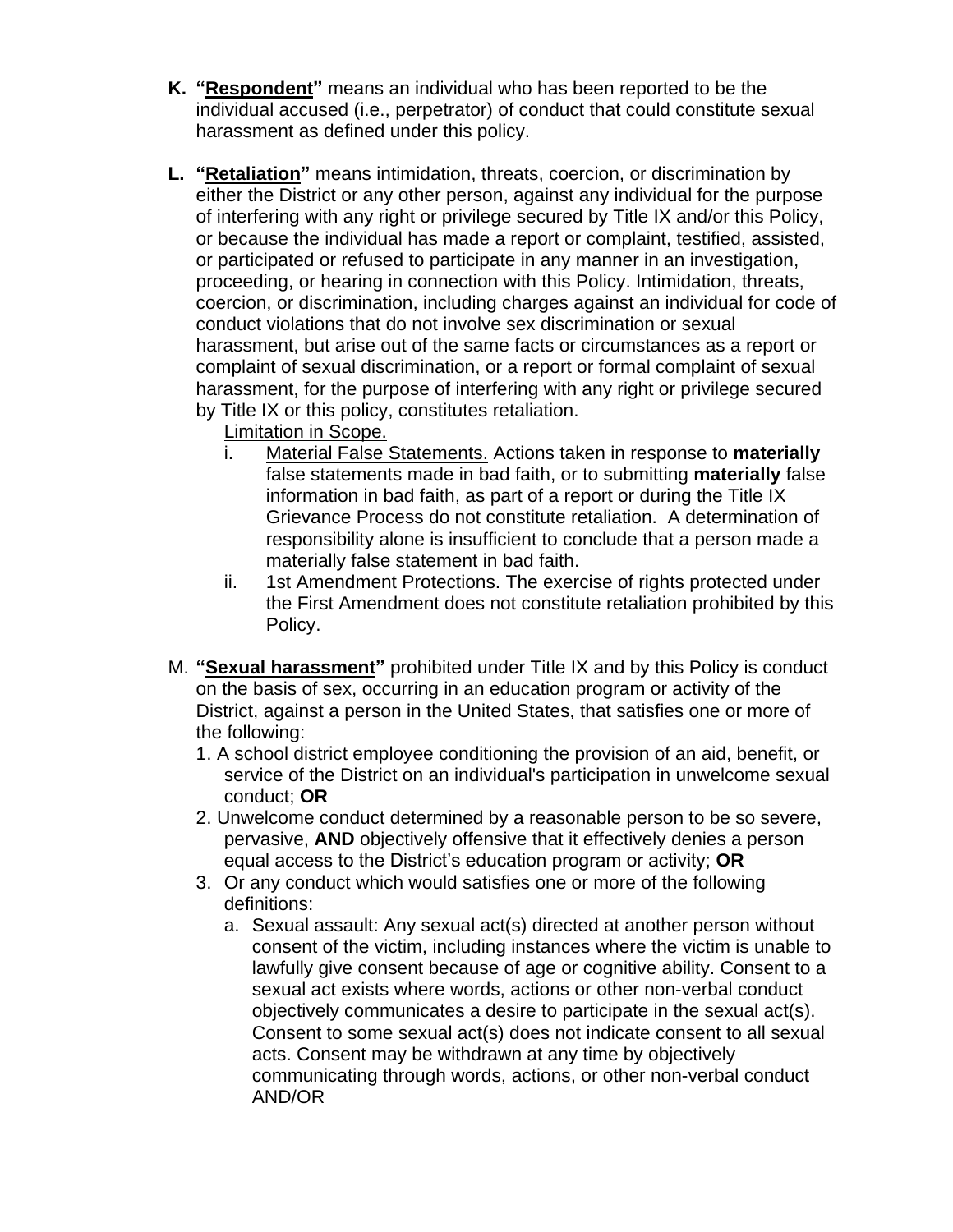- b. Dating Violence: Violence committed by a person who is or has been in a social relationship of a romantic or an intimate nature with the victim. The existence of the relationship shall be considered with reference to the length of the relationship, the type of relationship and the frequency of the interactions between the persons involved in the relationship. AND/OR
- c. Domestic violence: Felony or misdemeanor crimes of violence committed by a current or former spouse or intimate partner of the victim, by a person with whom the victim shares a child, by a person who is cohabitating with or has cohabitated with the victim as a spouse or intimate partner, or any other persons protected under 15 V.S.A. section 1101 from domestic abuse. AND/OR
- d. Stalking: A course of conduct by a person directed at a specific person that would cause a reasonable person to fear for their safety or the safety of others or suffer substantial emotional distress.

Limitation in Scope. For purposes of this policy conduct shall not be deemed to satisfy Title IX's definition of "sexual harassment" if the conduct occurred either (1) outside of the United States and/or (2) includes locations, events, or circumstances over which the District did not exercise substantial control over both the respondent and the context in which the harassment occurred.

- N. **"Supportive Measures"** are non-disciplinary, non-punitive, individualized services, offered as appropriate, as reasonably available, and without fee or charge to the complainant or the respondent before or after the filing of a formal complaint or where no formal complaint has been filed. Such measures are designed to restore or preserve equal access to the District's education program or activity without unreasonably burdening the other party including measures designed to protect the safety of all parties or the District's educational environment or deter sexual harassment. These measures may include, but are not limited to, the following:
	- 1.counseling;
	- 2.extensions of deadlines or other course-related adjustments;
	- 3.modifications of work or class schedules;
	- 4.campus escort services;
	- 5.mutual restrictions on contact between the parties;
	- 6.changes in work or housing locations;
	- 7.leaves of absence;
	- 8.increased security and monitoring of certain areas of the district campus; 9.and other similar measures.

#### III. **Duties**

#### A. **Reports of Sexual Harassment**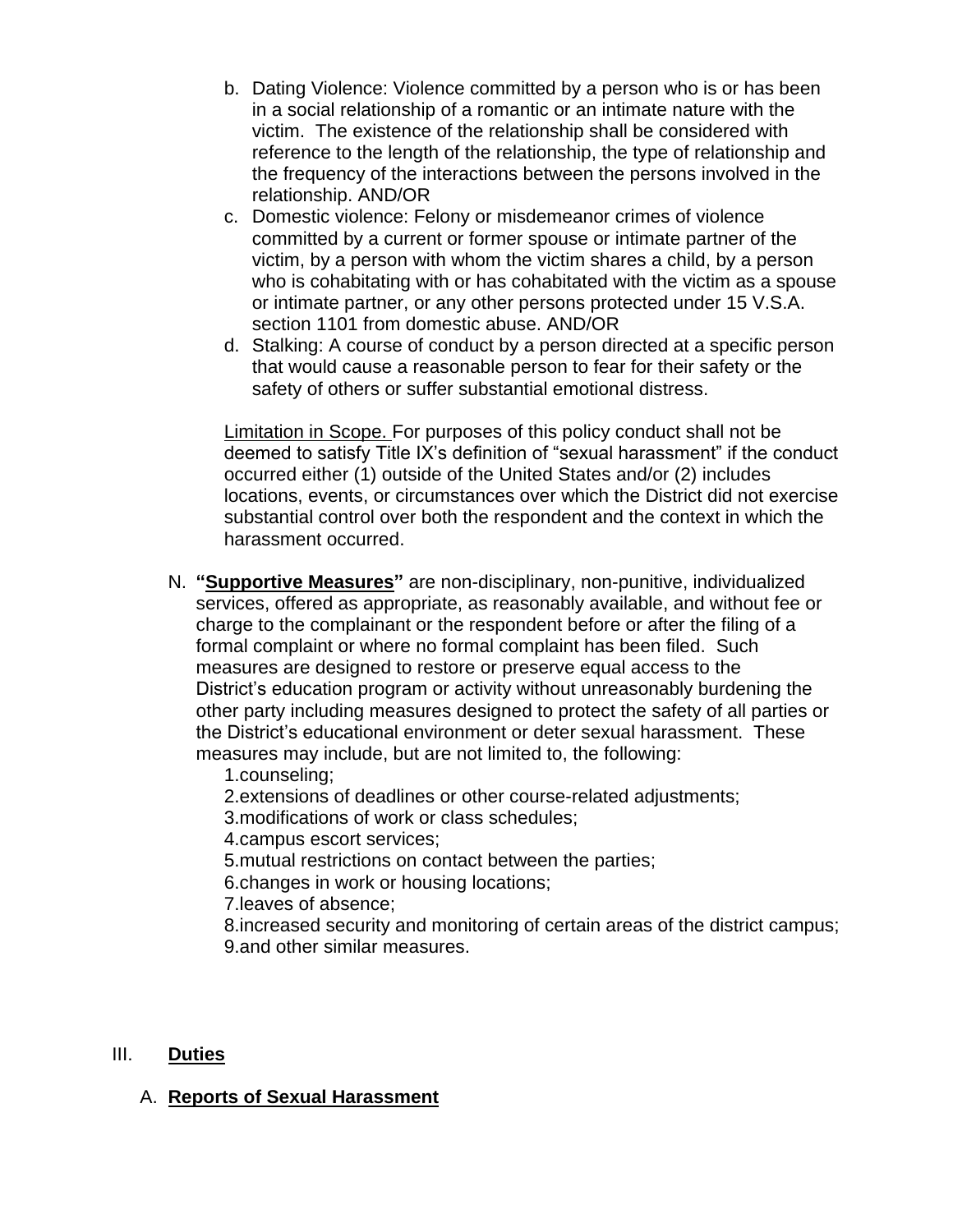- 1. Any Person May Make a 'Report of Sexual Harassment'**.** Any person may report sexual harassment whether relating to her/himself or another person. A Report of Sexual Harassment may be made at any time, in person, by mail, by telephone, electronic mail, or by any other means that results in the Title IX Coordinator receiving the person's verbal or written report.
	- a. Any Staff Member May Receive Reports. Additionally, while the District strongly encourages Reports of Sexual Harassment to be made directly to the Title IX Coordinator, the report may be made to **any** District staff member, including, for instance, a counselor, teacher, or principal.
	- b. In Cases where Title IX Coordinator is Alleged Respondent. If the Title IX Coordinator is the alleged respondent, in such cases either the Report of Sexual Harassment or Formal Complaint of Sexual Harassment may be made directly to the Superintendent, who shall thereafter fulfill the functions of the Title IX Coordinator regarding that Report/Complaint, or delegate the function to another person.

## B. **District Response to Report of Sexual Harassment.**

- 1. Duty to respond. The District will promptly respond when there is Actual Knowledge of sexual harassment, even if a Formal Complaint of Sexual Harassment has not been filed.
	- a. District Response Must Be Equitable. In its response the District shall treat Complainants and Respondents equitably by providing supportive measures to the Complainant and by following the Title IX Grievance Process prior to imposing any disciplinary sanctions or other actions that are not supportive measures against a Respondent.
	- b. Reports of Harassment Received by District Employees Shall Be Referred to Title IX Coordinator. Where any District employee – other than the employee harasser, or the Title IX Coordinator – receives information of conduct which may constitute sexual harassment under this Policy, s/he shall, without delay, inform the Title IX Coordinator of the alleged sexual harassment. Failure to report will subject the employee to discipline up to and including dismissal.
	- c. Complainant Contact. As soon as reasonably possible after receiving a Report of Sexual Harassment from another District employee or after receiving a report directly through any means, the Title IX Coordinator shall contact the Complainant [and parent/guardian in cases where the complainant is a student under the age of 18] to:
		- i. discuss the availability of and offer supportive measures;
		- ii. consider the complainant's wishes with respect to supportive measures;
		- iii. inform the complainant of the availability of supportive measures with or without the filing of a formal complaint; and
		- iv. explain to the complainant the process for filing a Formal Complaint of Sexual Harassment.
- 2. Formal Investigation of Sexual Harassment. Before the District may conduct a formal investigation of sexual harassment or take any action (other than supportive measures) against a Respondent, a Formal Complaint that contains an allegation of sexual harassment and a request that the District investigate the allegations is required and must be filed by either the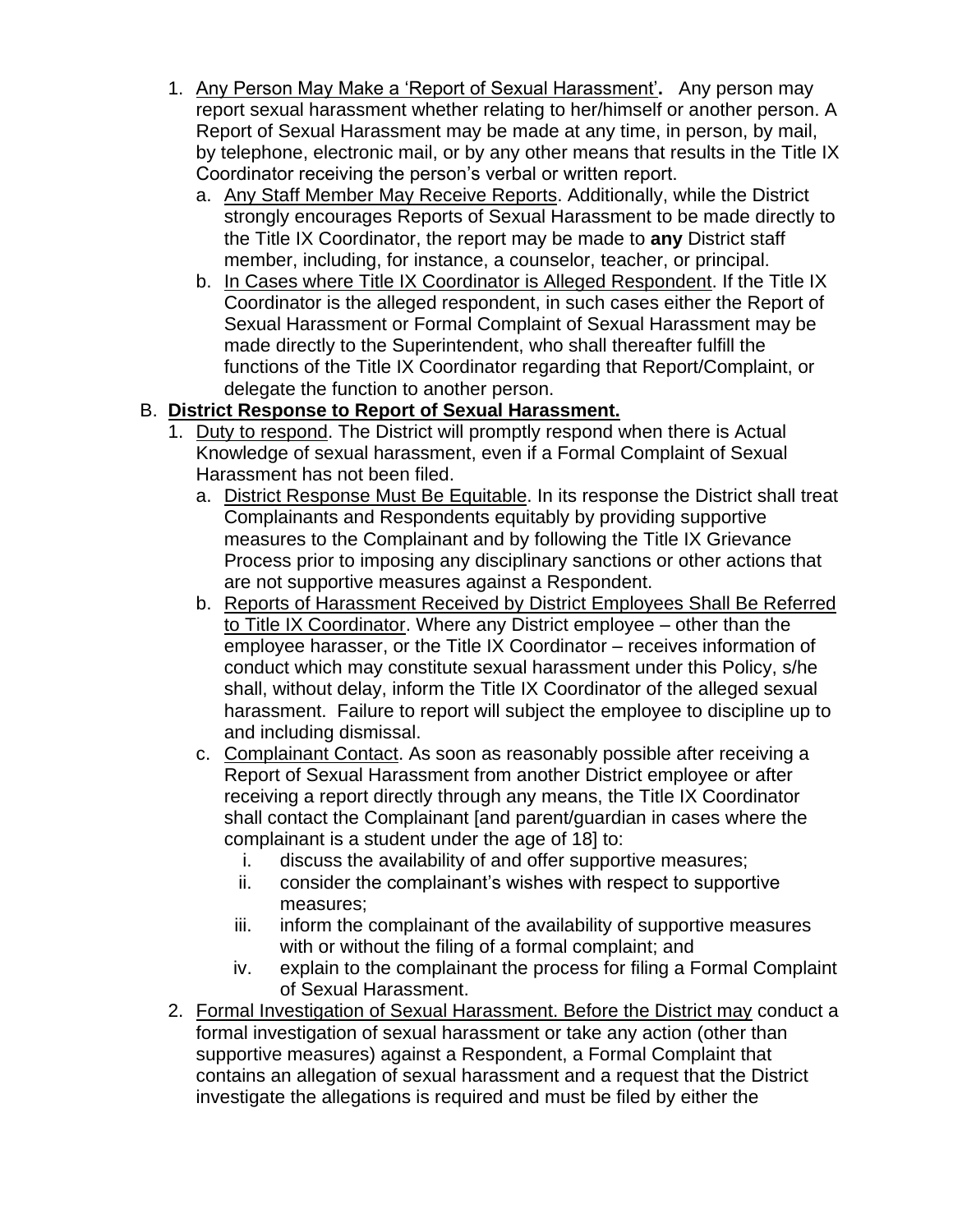Complainant, the Complainant's Parent/Guardian, or the Title IX Coordinator, as set forth under Section IV.B. below.

3. Initiating the Title IX Grievance Process. A Report of Sexual Harassment alone does **not** initiate a Title IX Grievance Process. Before the District may initiate that process, a Formal Complaint of Sexual Harassment must be filed under the procedures set out in IV.A. ("Title IX Grievance Process").

## **C. Formal Complaints of Sexual Harassment.**

- 1. Process for Filing a Formal Complaint of Sexual Harassment. The process for filing a Formal Complaint of Sexual Harassment is set forth in Section IV.A. ("Title IX Grievance Process").
	- 2. District Response to Receipt of Formal Complaint.
		- a. Investigation of Sexual Harassment. The District must investigate the allegations of a Formal Complaint unless both parties voluntarily consent to engage in Informal Resolution, or Dismissal otherwise occurs under Section IV. G. below.
- 2. District Written Notification to Parties in Response to Receipt of Formal Complaint. Upon receipt of a Formal Complaint, the District must provide written notice as set forth in Section IV.C. below of the Title IX Grievance Process. In response to a Formal Complaint of Sexual Harassment, the District must follow the Title IX Grievance Process set forth in Section IV.

#### **D. District Duty to Respond When Determination of Responsibility For Sexual Harassment Has Been Made Against a Respondent**. The District must provide remedies to a Complainant where a determination of responsibility for sexual harassment has been made against a Respondent designed to restore or preserve equal access to the District's education program or activity. Such remedies may include "supportive measures" but also need not be nondisciplinary or non-punitive and need not avoid burdening the Respondent.

## **E. Reporting to Other Agencies**.

- 1. Reports to Department of Children and Families. When a report made pursuant to this policy includes allegations of child abuse, any person responsible for reporting suspected child abuse under 33 V.S.A.§ 4491, et seq. must report the allegation to the Commission or DCF. If the victim is over the age of 18 and a report of abuse is warranted, the report shall be made to Adult Protective Services in accordance with 33 V.S.A. § 6901 et seq.
- 2. Reports to Vermont Agency of Education. If a report of sexual harassment is made to the District about conduct by a licensed educator that might be grounds under Vermont law for licensing action, the principal shall report the alleged conduct to the Superintendent and the Superintendent shall report the alleged conduct to the Secretary. [If a report of sexual harassment is made in an independent school about conduct by a licensed educator that might be grounds under Vermont law for licensing action, the head of school is encouraged to report the alleged conduct to the Secretary of Education.]
- 3. Reporting Incidents to Police.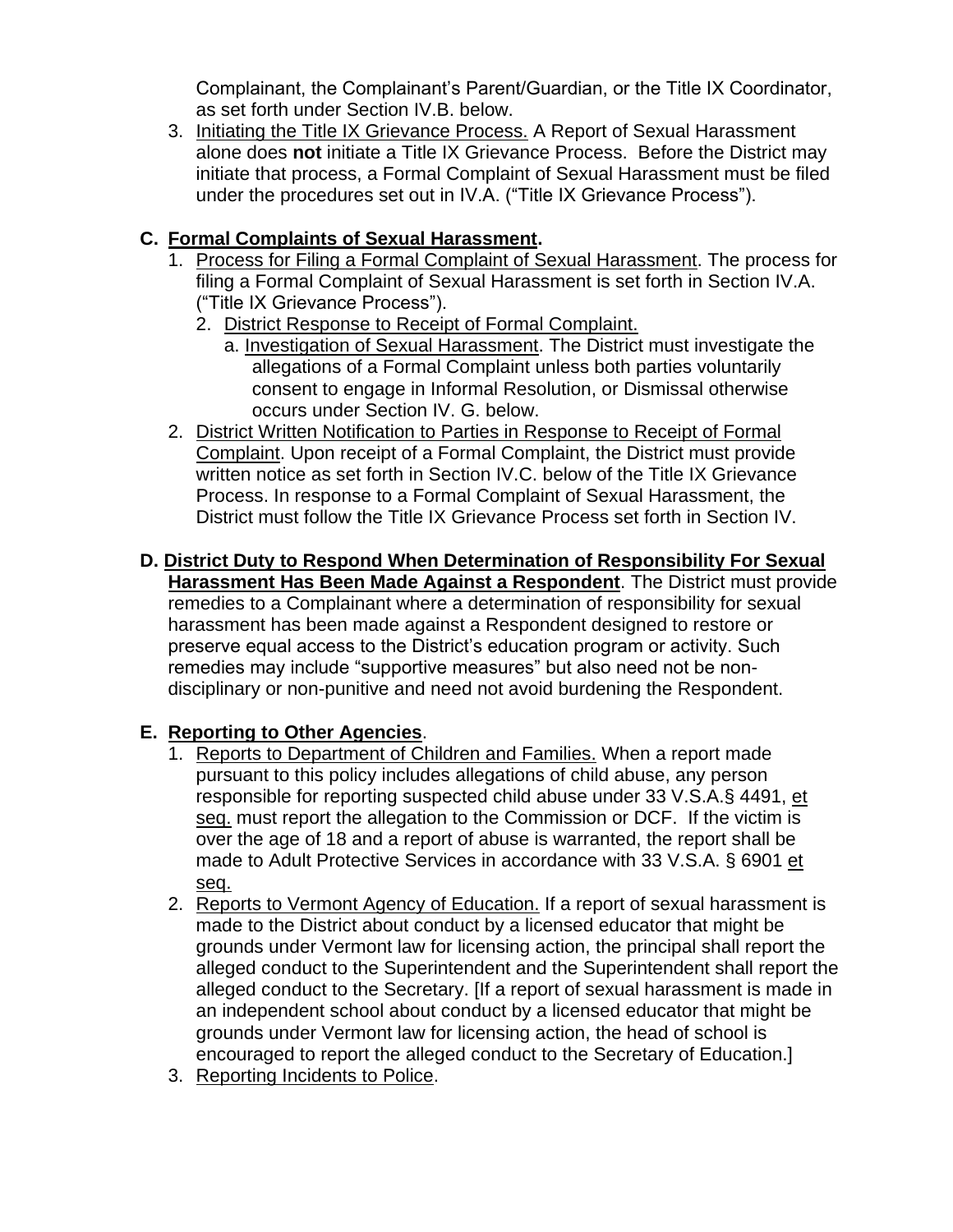- a. FERPA Rights. Information obtained and documented by school administration regarding the school's response to notice of student conduct that may constitute sexual harassment may constitute an "educational record" regarding the student or student(s) involved as defined by the Family Education Rights and Privacy Act. Accordingly, such information may not be disclosed without prior parent approval to local law enforcement except in response to a lawfully issued subpoena, or in connection with an emergency if disclosure is necessary to protect the health or safety of the student or other individuals.
- b. Firsthand Reports. Nothing in this policy shall preclude persons from reporting incidents and/or conduct witnessed first-hand that may be considered to be a criminal act to law enforcement officials.
- 4. Continuing Obligation to Investigate. Reports made to DCF, AOE or law enforcement shall not be considered to absolve the school administrators of their obligations under this policy, or other school policies where appropriate, to respond, and when appropriate to investigate and follow the Title IX Grievance Process.

## F. **Disseminating Information and Notice.**

- 1. Notice of Title IX Policy. The District will make this Policy publicly available on the District's website (OR if the District does not maintain a website, available upon request for inspection by members of the public).
- 2. Notice of Title IX Obligations and Coordinator Information. The District shall include in all student and employee handbooks, and shall make publicly available on the district's website (OR if the District does not maintain a website, available for inspection to members of the public upon request) the following information:
	- a. The District's policy of non-discrimination on the basis of sex, that it is required by Title IX not to discriminate in such a manner, and that such requirement not to discriminate in the education program or activity of the District extends to admission and employment (all to be prominently displayed on both the website and in publications):
	- b. The title, name, office address, email address, and telephone number of the District's Title IX Coordinator (all to be prominently displayed on both the website and in publications);
	- c. A statement that Title IX inquiries may be referred to either the District's Title IX Coordinator or to the Assistant Secretary for Civil Rights. The same information shall be otherwise provided to students, employees, unions, or professional organizations holding collective bargaining or professional agreements with the District, and all persons seeking employment with the District, or seeking to enroll or participate in the District's educational programs or activities. Those persons shall also be informed of the grievance procedures and process provided for under Section IV. of this Policy, including how to file either a Report of Sexual Harassment or Formal Complaint of Harassment, and the response the District will take in response to such filings.
- 3. Training Materials. Additionally, the District will make any materials used to train personnel as required under Sec. V.F. publicly available on the District's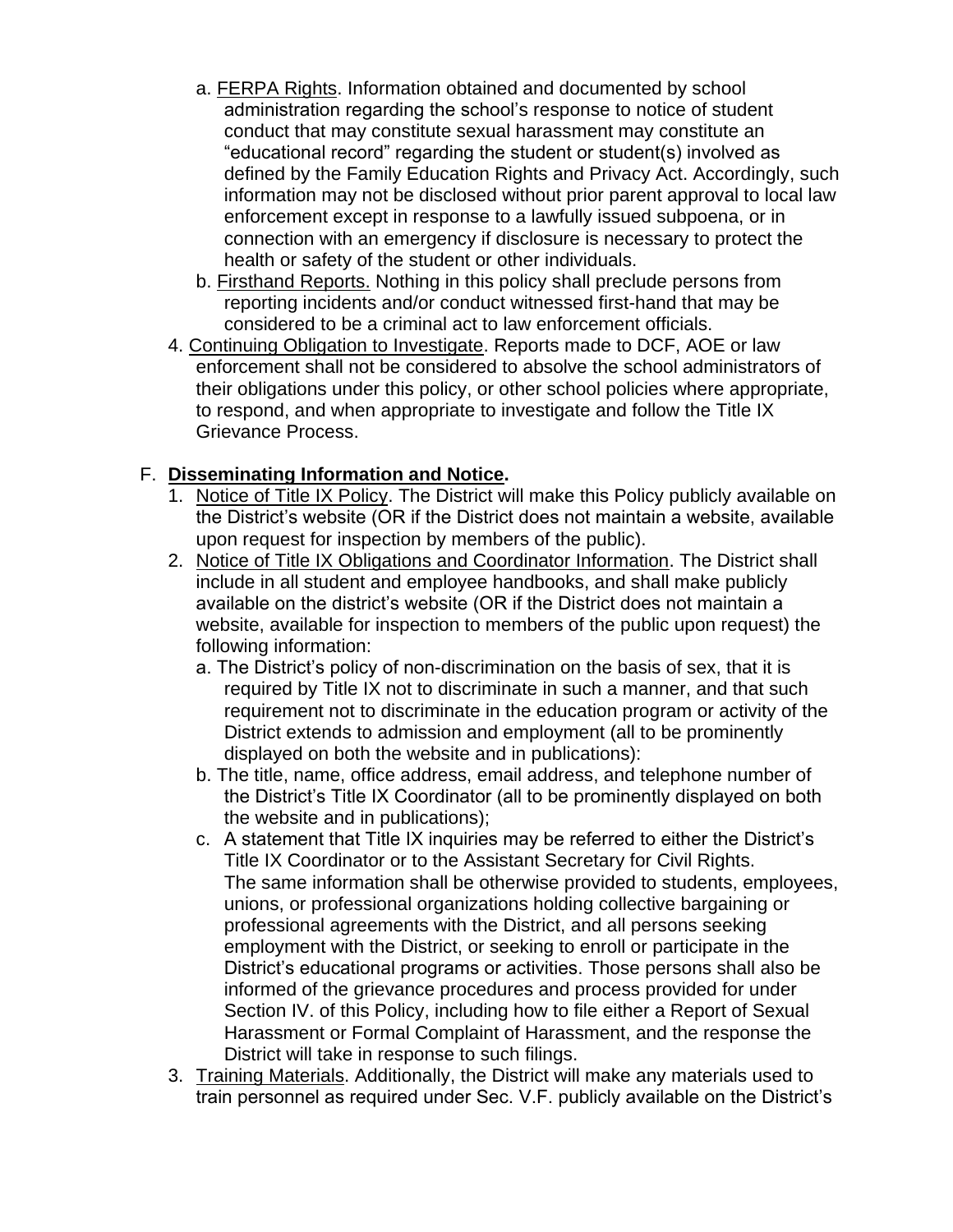website (OR if the District does not maintain a website, available upon request for inspection by members of the public).

# **G. Record Keeping**

The District shall maintain for a period of seven years records of

- 1. **Sexual Harassment Investigations.** The District shall maintain records of any:
	- a) determination regarding responsibility;
	- b) any disciplinary sanctions imposed on the respondent;
	- c) any remedies provided to the complainant designed to restore or preserve equal access to the recipient's education program or activity; and
	- d) any appeal and result therefrom.
- 2. **Any informal resolution and the result therefrom.**
- 3. **All materials used to train Title IX Coordinators, investigators, decisionmakers, and any person who facilitates an informal resolution process.**
- 4. **For each response required of the District by this Policy to Actual Knowledge of Sexual Harassment, the District must create and maintain for a period of seven years the following:**
	- A) Records of any actions, including any supportive measures, taken in response to a Report of Sexual Harassment or Formal Complaint of Harassment. In each instance the District must document the basis for its conclusion that its response was not deliberately indifferent, and document that it has taken measures designed to restore or preserve equal access to the District's educational program or activity. Where a District does not provide a Complainant with supportive measures, then the District must document the reasons why such a response was not clearly unreasonable in light of the known circumstances. The documentation of certain bases or measures does not limit the District in the future from providing additional explanations or detailing additional measures taken.

## H. **Confidentiality**

1. Duty to Maintain Confidentiality.

The District must keep confidential the identity of any individual who has made a Report of Sexual Harassment or Formal Complaint of Sexual Harassment under this Policy, any Complainant, Respondent, and any witness, except either:

- 1. As may be permitted by the FERPA statute, 20 U.S.C. 1232g, or FERPA regulations, 34 C.F.R. part 99;
- 2. or as required by law, such as reports to DCF, law enforcement or the Agency of Education as set forth in Section III.E above;
- 3. or to carry out the purposes of 34 C.F.R. part 106, including the conduct of any investigation, hearing or judicial proceeding arising thereunder, as set forth in this policy (Section IV.C.2, IV.E.7,8, and 10, IV.F.5., IV.G.3., and IV.H.7.);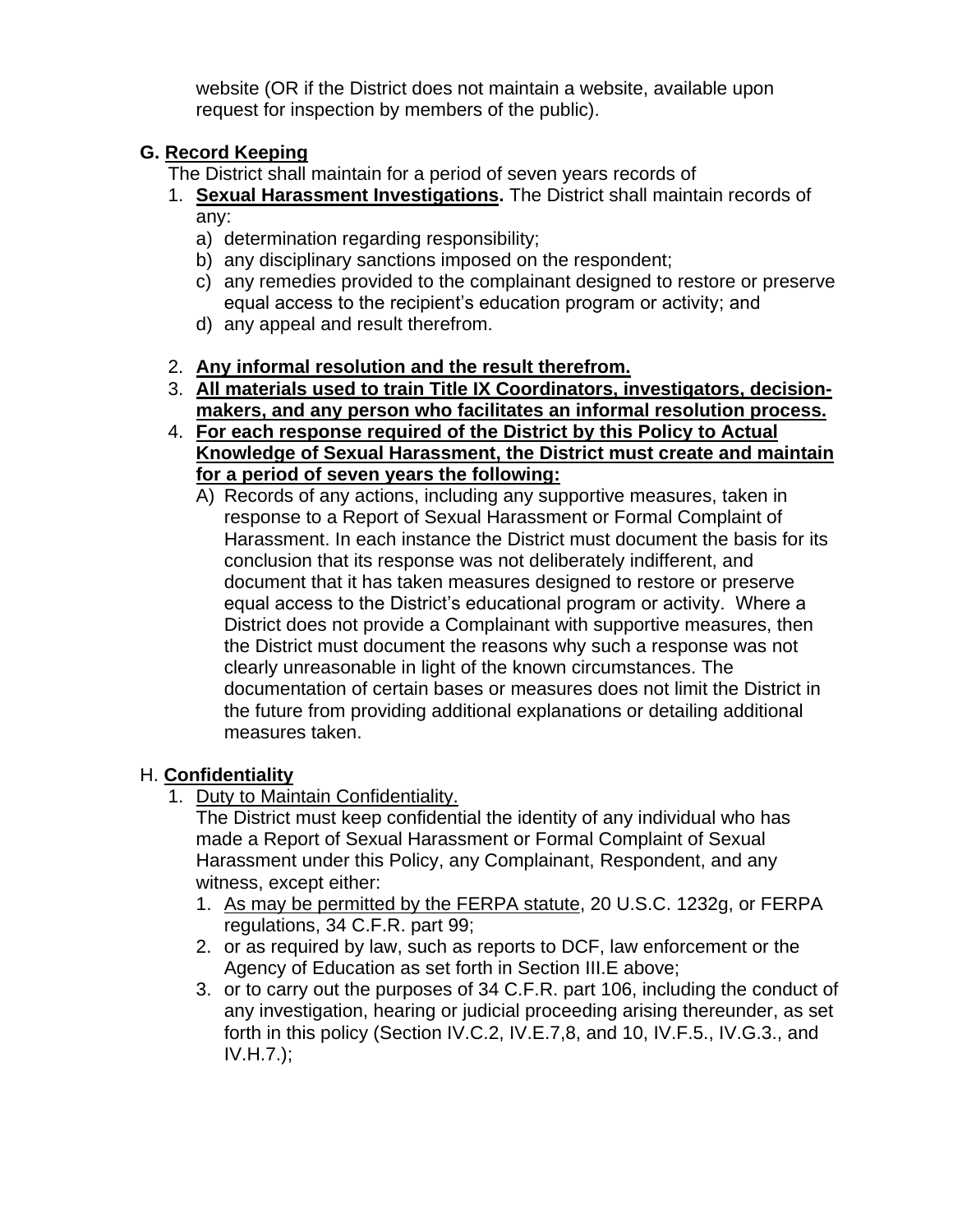4. where maintaining confidentiality with respect to supportive measures offered to the Complainant or Respondent would impair the ability of the school district to provide the supportive measures;

## IV. **TITLE IX GRIEVANCE PROCESS.**

## A. **General Provisions.**

- 1. Triggers for Implementation. The Title IX Grievance Process is used only upon the filing of a **Formal Complaint** of sexual harassment as described below. This process must be followed before any discipline of a Respondent to allegations of Sexual Harassment may be imposed by the District.
- 2. Protections for Equitable Treatment in The Handling of Formal Complaints by District. The District response to a Formal Complaint of Sexual Harassment shall treat Complainant and Respondents equitably. In particular, this Title IX Grievance Process shall require:
	- a) **"Presumption of Non-Responsibility"** presumption that the Respondent is not responsible for the alleged conduct until a determination regarding responsibility is made at the conclusion of the Title IX Grievance Process;
	- b) "**Objectivity"** an objective evaluation of all relevant evidence including both inculpatory and exculpatory evidence - and provide that credibility determinations may not be based on a person's status as a Complainant, Respondent, or Witness;
	- c) **"Conflict and Bias Free Personnel"** that individuals designated by the District to act as Title IX Coordinator, investigator, decision-makers, or to facilitate an informal resolution process, shall have no conflict of interest nor bias for or against a Complainant or Respondent individually, or complainants or respondents generally;
	- d) **"No Interference with Legal Privileges**" such that at no point in the grievance process will the Title IX Coordinator, the investigator, any decision maker, or any other person participating on behalf of the District, require, allow, rely upon, or otherwise use questions or evidence that constitutes, or seeks disclosure of, information protected under a legally recognized privilege (e.g., doctor/patient, attorney/client, clergy, etc.), unless the person holding such privilege (parent/guardian for minor student) has waived the privilege in writing to use the information with respect to the Title IX Grievance Process;
	- e) **"Proof of Responsibility for Sexual Harassment by a Preponderance of the Evidence,"** which is only met when the party with the burden convinces the fact finder (the Initial Decision- Maker) that there is a greater than 50% chance that the claim is true (i.e., more likely than not). This standard shall be applied to all Formal Complaints of Sexual Harassment, whether they involve students or faculty; and
	- f) "**Reasonably Prompt Time Frames for Conclusion of the Title IX Grievance Process."** The District shall make a good faith effort to conduct a fair, impartial grievance process in a reasonably prompt manner designed to provide all parties with a prompt and equitable resolution. It is expected that in most cases, the grievance process will be concluded through at least the determination of responsibility decision - within 80 days after filing the Formal Complaint of Sexual Harassment. However,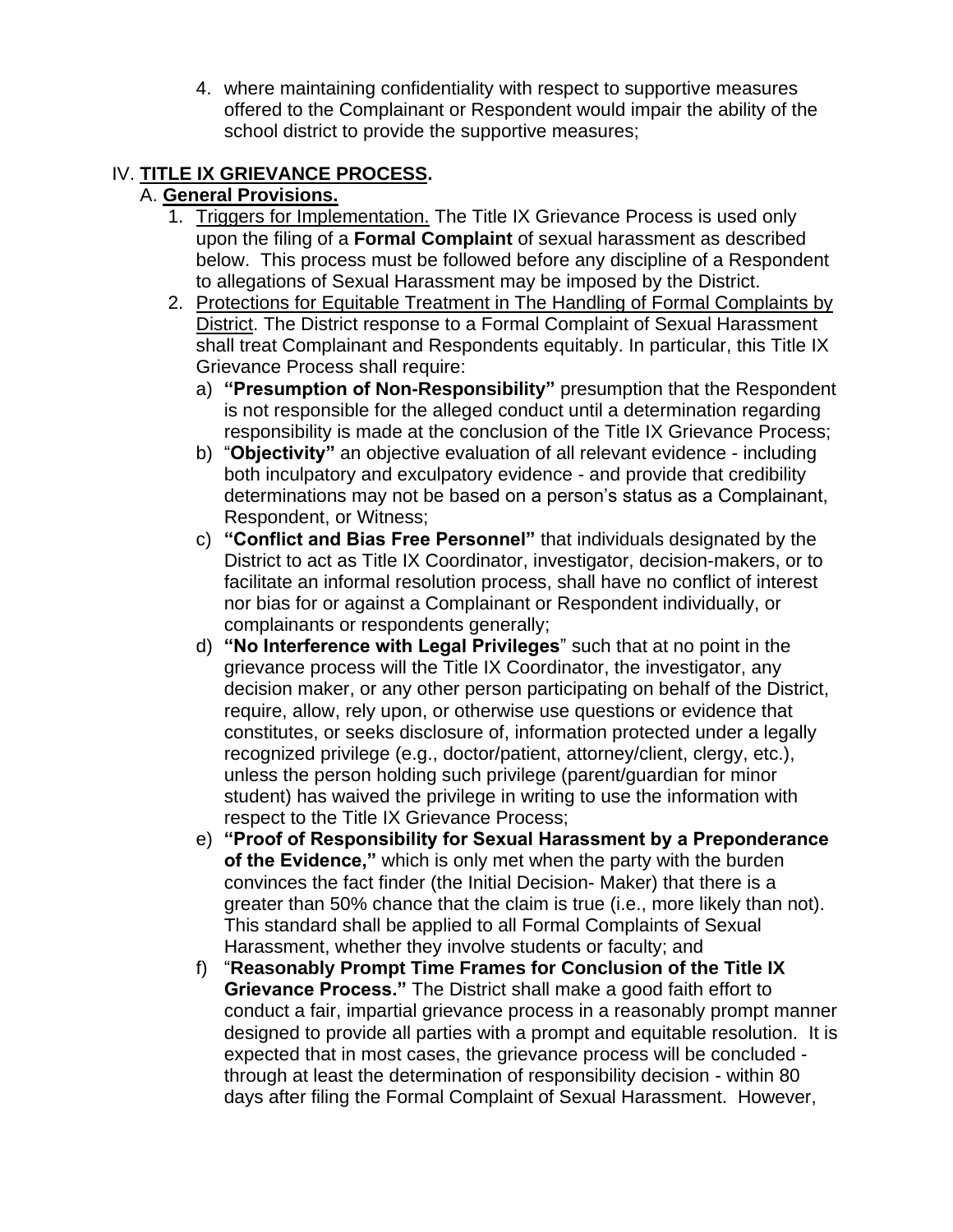more complex cases or other case specific circumstances, may require additional time beyond that timeframe. In such cases, good cause must be shown, and written notice provided.

- 1. Grievance Process Timeline.
	- a. Investigation 20 +/- days (as the complexity of the case demands);
	- b.10 days for reviewing information prior to conclusion of investigation;
	- c.10 days after receiving investigative report -by either- party to respond;
	- d.10 days for decision maker to allow initial questions;
	- e.10 days for responses to questions;
	- f.10 days for questions and responses to follow-up questions;
	- g.10 days for determination of responsibility decision;
	- h.10 days for appeal (6 additional days for administrative steps);
	- i.10 days for argument/statement challenging or supporting determination;
	- j.10 days for decision on appeal.
- 2. Delays and Extensions of Time. At any stage of the grievance process, the District (through the Superintendent, or if the Superintendent is the respondent, the Title IX Coordinator or designee) may for good cause allow for temporary delays or extensions of time upon request of either party, or on his/her own initiative. Examples of good cause may include such things as availability of parties, party advisors, witnesses, school or school administrative office holidays or vacations, referral back to an earlier stage of the grievance process, concurrent law enforcement or other agency activity, or need to obtain language interpreters or accommodation of disabilities. For any such delay or extension of time, the Superintendent or the Title IX Coordinator will provide simultaneous written notice to the parties of the delay/extension and the reason(s).
- 3. Delivery of Copies and Notices. Except as specifically stated elsewhere in this Policy, for any document, information or material required to be delivered to a party or to a person assigned with responsibility under the Title IX Grievance Process, the manner of transmittal may be by electronic mail, regular mail or such other manner reasonably calculated to assure prompt delivery with evidence thereof (such as a commercial carrier or other receipted delivery). Hand delivery will only be permitted if made to the District official charged with the specific function under this Policy (e.g., Title IX Coordinator, Superintendent, investigator, decision maker(s), etc.). Any document required to be delivered to a minor or other noneligible student, must also be delivered to the minor's parent/guardian. Copies should also be sent to a party's advisor if the information for the advisor has been previously communicated to the sending party. Under federal regulations, copies of the investigative evidence, as well as the investigative report, must be forwarded to a party's advisor.
- 4. Notice of Range of Disciplinary Sanctions and Remedial Actions Upon Final Determination of Responsibility.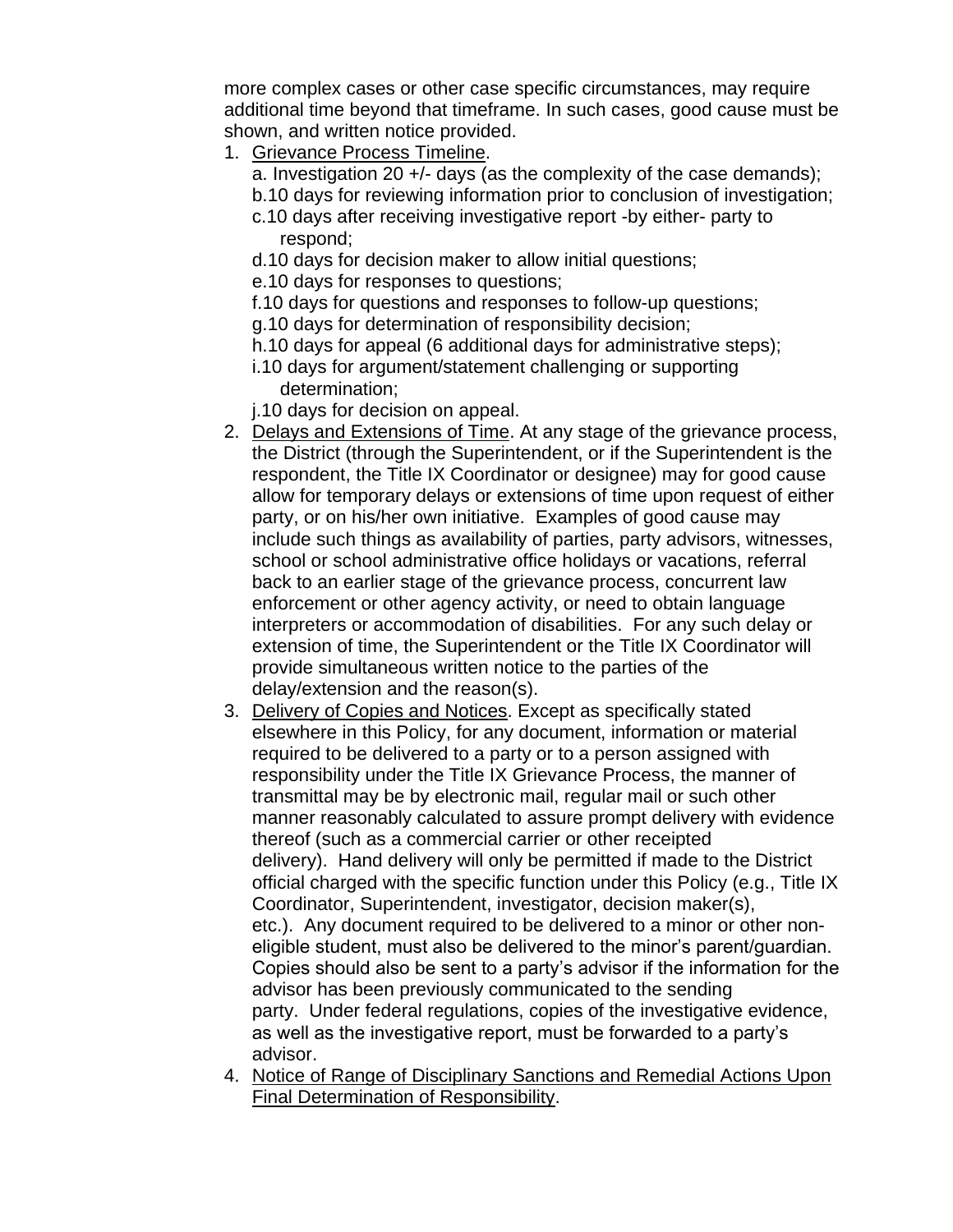- a. Employee Respondents. "Disciplinary sanctions" against an employee respondent may include any available sanction available for the discipline of employees, up to and including dismissal or non-renewal for any other violation of Board policy, applicable individual or collective bargaining contract, or state or federal laws or regulations.
- b. Student Respondents. "Disciplinary sanctions" against a student may include any available discipline or sanction, up to and including expulsion, permitted by District policies, and any other District rules and procedures or student code of conduct.
- c. Remedial Actions. Remedial actions as to a Respondent after a Title IX Sexual Harassment Final Decision, whether employee or student, may include the imposition upon a responsible respondent of any additional non-disciplinary measures appropriate to effecting a remedy for sexual harassment, and may include such measures as no-contact requirements, scheduling adjustments, removal or exclusion from extracurricular activities, class reassignments, limits on future class registrations, restrictions on access to various spaces in the school buildings, reassignment of attendance, and similar measures fine-tuned to respond appropriately to the circumstances surrounding a successful complainant's right to access the district's program and activity. Additional remedial actions may include recommendations that a school-wide or system-wide response is needed in order to respond to the sexual harassment in a way that is not clearly unreasonable under the circumstances. In such cases, the Superintendent shall provide additional staff training, harassment prevention programs, or such other measures as determined appropriate to protect the safety of the educational environment and/or to deter sexual harassment.
- 5. Emergency Removal. Nothing in this Policy, or Title IX Grievance Process, precludes a District from removing a Respondent from the District's education program or activity on an emergency basis, provided that the District undertakes an individualized safety and risk analysis, determines that an immediate threat to the physical health or safety of any student or other individual arising from the allegations of sexual harassment justifies removal, and provides the Respondent with notice and an opportunity to challenge the decision immediately following the removal. This provision may not be construed to modify any rights under the Individuals with Disabilities Education Act, Section 504 of the Rehabilitation Act of 1973, or the Americans with Disabilities Act. Such removal shall not be disciplinary.
- 6. Administrative Leave. Nothing in this Policy precludes a recipient from placing a non-student employee respondent on administrative leave during the pendency of the Title IX Grievance Process. This provision may not be construed to modify any rights under Section 504 of the Rehabilitation Act of 1973 or the Americans with Disabilities Act.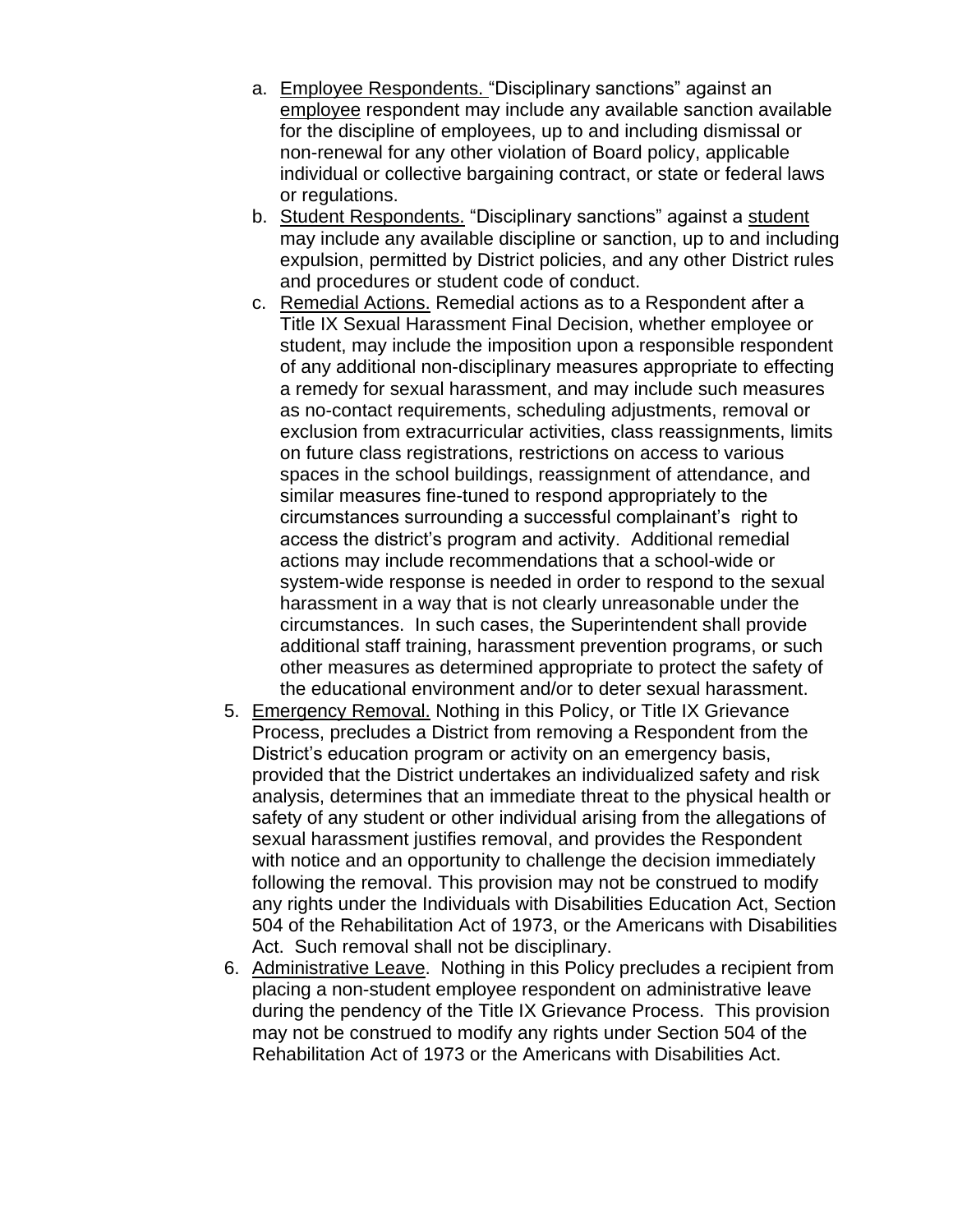- **B. Formal Complaints of Sexual Harassment.** The Title IX Grievance Process is initiated by way of a Formal Complaint ("complaint" or "formal complaint") filed by the Complainant, the Complainant's parent/guardian, or the Title IX Coordinator.
	- 1. Complainant Options. In cases of Actual Knowledge (and/OR) Reports of Sexual Harassment, the Complainant retains the option to either file a Complaint of Sexual Harassment or choose not to and instead simply receive the supportive measures, except as set forth below.
		- a. Filings by Title IX Coordinator. In cases where the Complainant does not file a Formal Complaint of Sexual Harassment, the Title IX Coordinator may nevertheless choose to sign and thus initiate a Formal Complaint of Harassment, but only if:
			- i. initiating the grievance process against the respondent is not clearly unreasonable in light of the known circumstances;
			- ii. in other cases where, in the exercise of good judgment and in consultation with the District's attorney as appropriate, the Title IX Coordinator determines that a grievance process is necessary to comply with the obligation not to be deliberately indifferent to Actual Knowledge of sexual harassment.
			- iii. If the Complaint is filed by the Title IX Coordinator, he/she is not a party to the action, and the District must comply with all of the provisions of the Title IX Grievance Process relative to respondents and complainants.
		- b. Supportive Measures. The Title IX Coordinator will contact the Complainant to discuss and offer supportive measures.
	- 2. Respondent Rights. In cases where no Formal Complaint of Sexual Harassment is either filed by the Complainant or the Title IX Coordinator **no disciplinary action may be taken** against the Respondent based upon conduct that would constitute sexual harassment under this policy. Nevertheless, the Title IX Coordinator may contact the respondent to discuss, and or impose, non-disciplinary supportive measures.
	- 3. Timeliness of Formal Complaints of Sexual Harassment. Although the District will initiate the Title IX Grievance Process regardless of when the Formal Complaint of Sexual Harassment is submitted, delays in reporting may significantly impair the ability of school officials to investigate and respond to the allegations.
	- 4. Jurisdiction Over Parties. Although there is no time limit per se to filing a Formal Complaint of Sexual Harassment, Complaints may be dismissed if either the Complainant or Respondent is no longer enrolled or employed by the District.
	- 5. Manner of Filing and Content of Formal Complaints of Sexual Harassment. Formal Complaints of Sexual Harassment may be filed with the Title IX coordinator in person, by mail, or by email and must be in writing. While forms may be obtained from the Title IX Coordinator or on the District or school website, at a minimum, a Formal Complaint of Sexual Harassment must:
		- a. contain the name and address of the Complainant and the student's parent or guardian if the complainant is a minor student;
		- b. describe the alleged sexual harassment;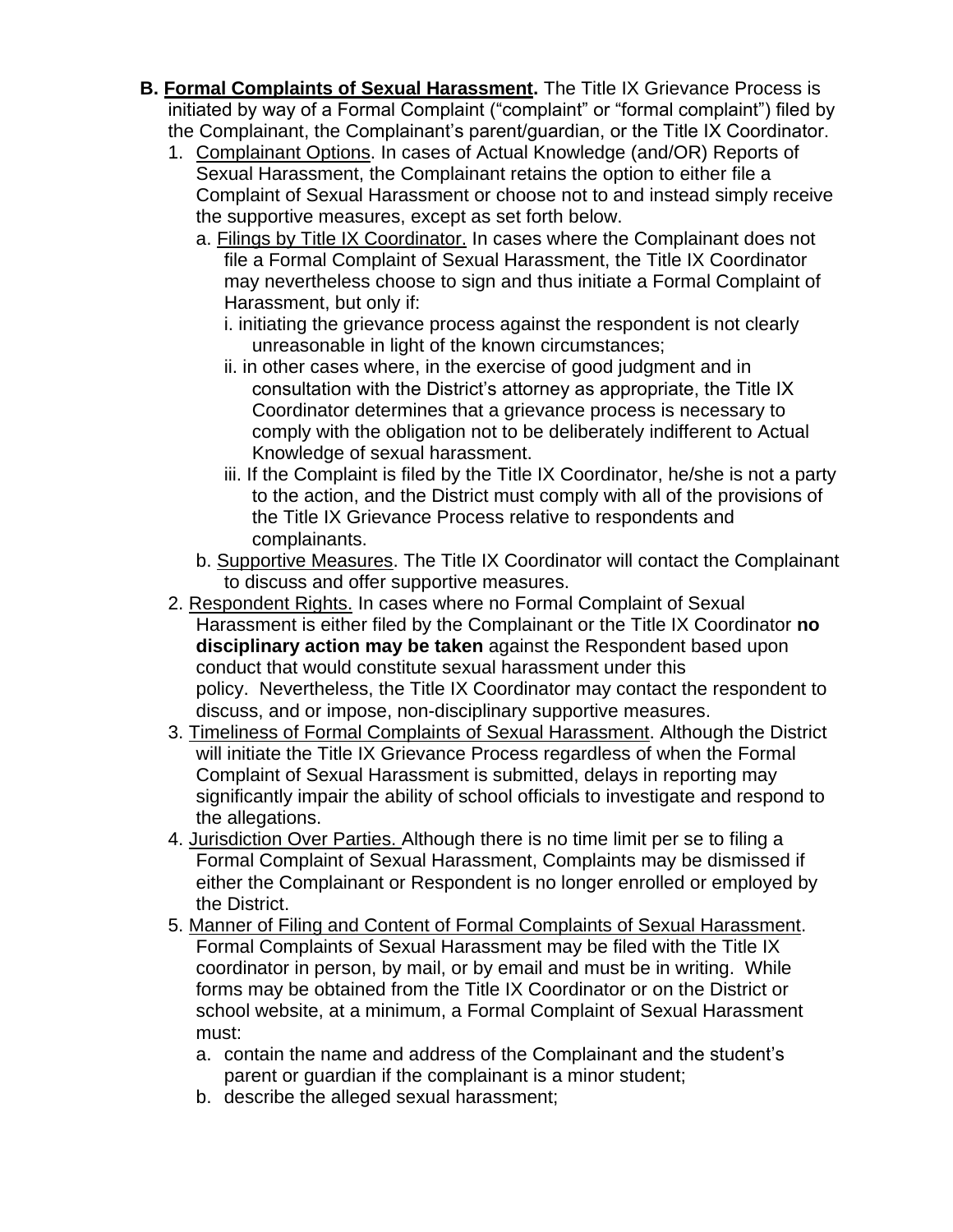- c. request an investigation of the matter;
- d. when filed by the Complainant be signed by the Complainant or otherwise indicate that the complainant is the person filing the complaint, or if not filed by the Complainant be signed by the Title IX Coordinator.
- 6. Consolidation of Complaints. The District may consolidate formal complaints of allegations of sexual harassment where the allegations of sexual harassment arise out of the same facts or circumstances and the formal complaints are against more than one respondent; or by more than one complainant against one or more respondents; or by one party against the other party. When the District has consolidated formal complaints so that the grievance process involves more than one complainant or more than one respondent, references to the singular "party", "complainant", or "respondent" include the plural, as applicable.
- **C. Notification of Formal Complaint to Parties ("Notification").** Upon receipt of a Formal Complaint of Sexual Harassment, the District must provide the following written notice to the parties who are known:
	- 1. Notice of the District's Title IX Grievance Process (Section IV), including any informal resolution process.
	- 2. Notice of the allegations potentially constituting sexual harassment as defined by Section II.M., including sufficient details known at the time and with sufficient time to prepare a response before any initial interview. Sufficient details include the identities of the parties involved in the incident, if known, the conduct allegedly constituting sexual harassment as defined by Section II.M., and the date and location of the alleged conduct, if known.
		- a. Supplemental Notice Required Upon Change in Investigative Scope. If, in the course of an investigation the District decides to investigate allegations about the Complainant or Respondent that are not included in the original Notification, the District must provide simultaneous notice of the additional allegations to the parties whose identities are known.
	- 3. The written notice must include a statement that the Respondent is presumed not responsible for the alleged conduct and that a determination regarding responsibility is made at the conclusion of the Title IX Grievance Process set forth in Section IV. of the Policy.
	- 4. The written notice must inform the parties that they may have an advisor of their choice, who may be, but is not required to be, an attorney (who may be present during any Grievance proceeding, including any related meeting, or proceeding). The District may establish restrictions regarding the extent to which the advisor may participate in the proceedings, as long as the restrictions apply equally to both parties.
	- 5. The written notice must inform the parties of any provision in the District's code of conduct that prohibits knowingly making false statements or knowingly submitting false information during the grievance process.
- **D. Informal Resolution.** At any time prior to reaching a determination regarding responsibility (but only after the filing of a formal complaint), the District may offer an optional informal resolution process (e.g., mediation, arbitration), provided that the District: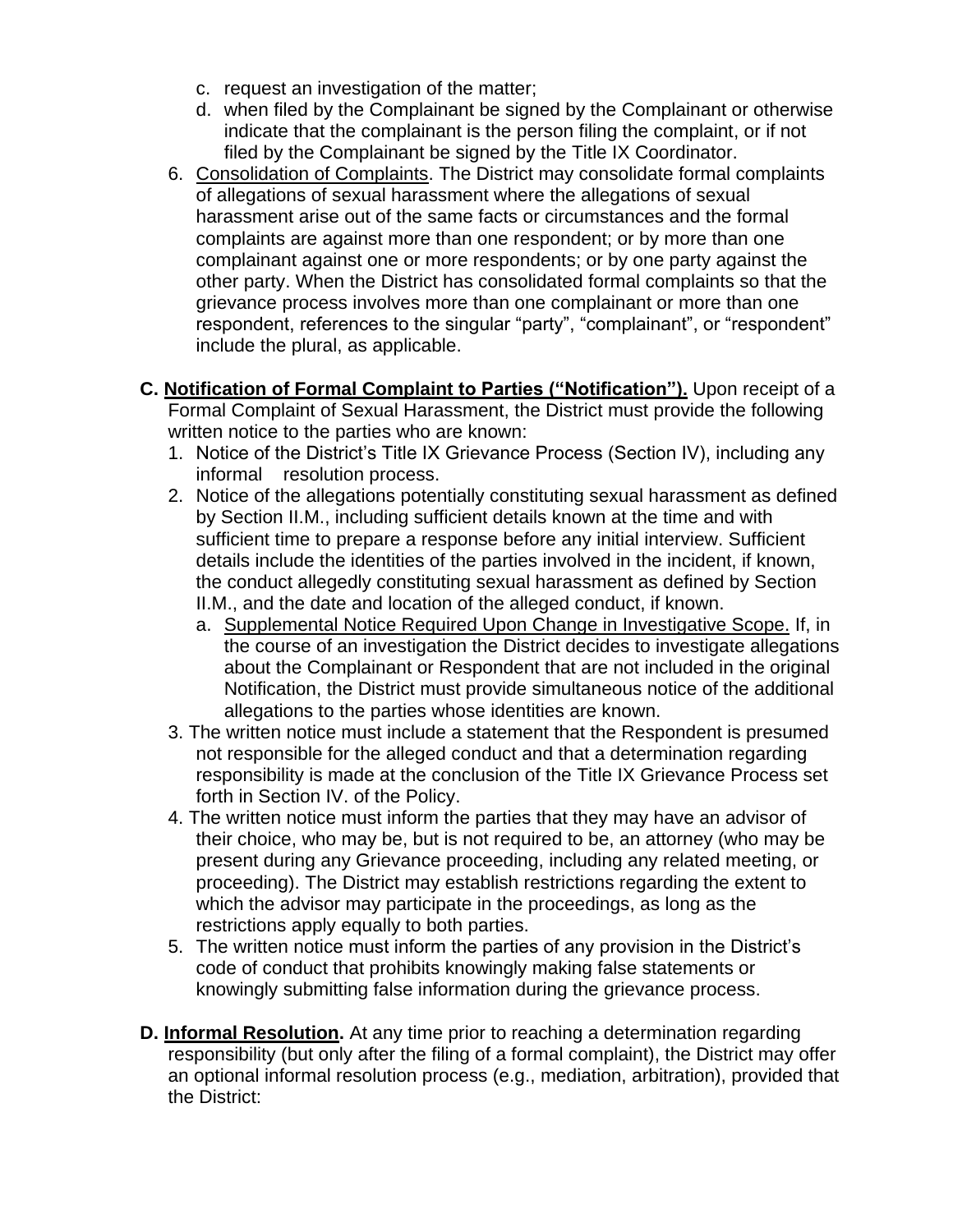- 1. May not require as a condition of enrollment or continuing enrollment, or employment or continuing employment, or enjoyment of any other right, waiver of the right to a Sexual Harassment Investigation of a Formal Complaint of Sexual Harassment, such as may occur through Informal Resolution;
- 2. May not offer an informal resolution process unless a Formal Complaint of Sexual Harassment is filed;
- 3. Provides written notice to the parties disclosing:
	- a) The allegations of the Formal Complaint of Sexual Harassment;
	- b) The requirements of the information resolution process including the circumstances under which it precludes the parties from resuming a formal complaint arising from the same allegations, provided, however, that at any time prior to agreeing to an informal final resolution, any party has the right to withdraw from the informal resolution process and resume the grievance process with respect to the formal complaint; and
	- c) Any consequences resulting from participating in the informal resolution process, including the records that will be maintained or could be shared.
- 4. Obtains the parties' voluntary written consent to the informal resolution process; and
- 5. Does not offer or facilitate an informal resolution process to resolve allegations that an employee sexually harassed a student.

#### E. **Sexual Harassment Investigation.**

The Title IX Coordinator shall designate a qualified, trained, person to investigate. The investigation must:

- 1. Include objective evaluation of all relevant evidence, including inculpatory and exculpatory evidence. (Evidence about the complainant's sexual predisposition or prior sexual behavior are **not** relevant, unless such evidence about the complainant's prior sexual behavior is offered to prove that someone other than the respondent committed the conduct alleged by the complainant, or if the evidence concerns specific incidents of the complainant's prior sexual behavior with respect to the respondent and is offered to prove consent.)
- 2. Ensure that the burden of proof and the burden of gathering evidence sufficient to reach a determination regarding responsibility rests on the District and not on either of the parties;
- 3. Provide an equal opportunity for the parties to present witnesses, including fact and expert witnesses, and other inculpatory and exculpatory evidence;
- 4. Not restrict the ability of either party to discuss the allegations under investigation or to gather and present relevant evidence;
- 5. Provide the parties with the same opportunities to have others present during any interview or other part of the investigation, including the opportunity to be accompanied to any related meeting or proceeding by the advisor of their choice. The District may establish restrictions regarding the extent to which the advisor may participate in the proceedings, as long as the restrictions apply equally to both parties;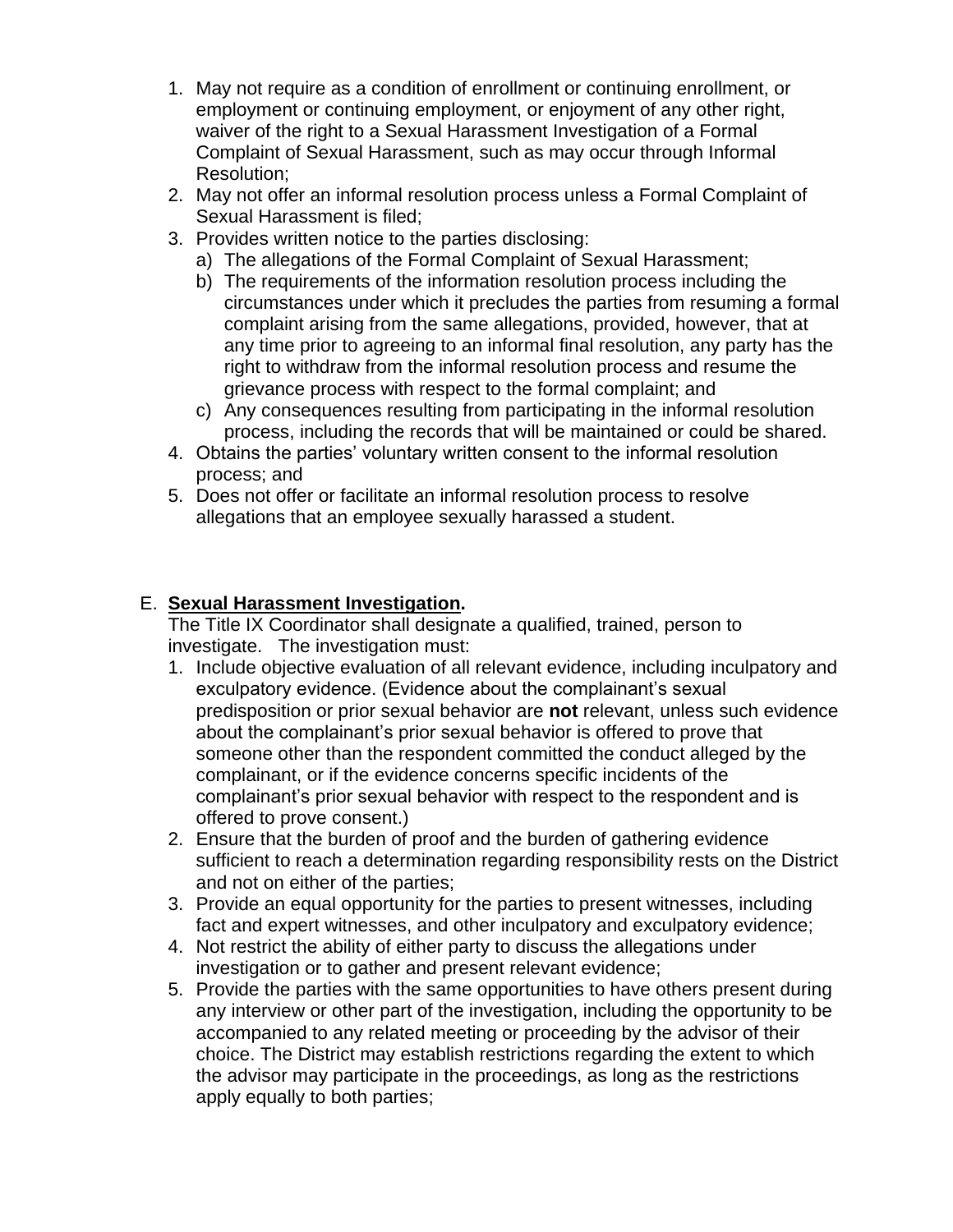- 6. Provide, to a party (e.g., Respondent or Complainant and parent/guardian as appropriate) whose participation is invited or expected, written notice of the date, time, location, participants, and purpose of all investigative interviews, or other meetings, with sufficient time for the party to prepare to participate;
- 7. Provide both parties an equal opportunity to inspect and review any evidence obtained as part of the investigation that is directly related to the allegations raised in a formal complaint, including the evidence upon which the recipient does not intend to rely in reaching a determination regarding responsibility and inculpatory or exculpatory evidence whether obtained from a party or other source, so that each party can meaningfully respond to the evidence prior to the conclusion of the investigation;
- 8. PRIOR to completion of the Sexual Harassment Investigative Report, the District, through the Title IX Coordinator, must send to each party and party's advisor, if any, the evidence subject to inspection and review in an electronic format or a hard copy, and the parties must have at least 10 days to submit a written response, which the investigator will consider prior to completion of the investigative report;
- 9. Prepare a written Sexual Harassment Investigative Report that fairly summarizes relevant evidence, including, without limitation, witness credibility, discrepancies, inculpatory and exculpatory information, and relevant District policies, rules and regulations, and the manner in which the same were made known to the pertinent school populations or specific parties. The investigative report shall include a description of the procedural steps taken, starting with the receipt of the formal complaint, and continuing through the preparation of the investigative report, including any notifications to the parties, interview with parties and witnesses, site visit, and methods used to gather evidence.
- 10.The investigator shall provide the Investigative Report in hard copy or electronic format to the Title IX Coordinator, to each party and each party's advisor, if any. Each party will have 10 days from receipt to provide the Title IX Coordinator a written response to the Investigative Report.
- F. **Initial Determination of Responsibility.** The initial determination of responsibility of the respondent shall be made by the Initial Decision-Maker.
	- 1. Initial Decision-Maker. The Initial Decision-Maker cannot be the same person(s) as the IX Coordinator or the Investigator(s).
	- 2. Opportunity for Relevant Party Questions. After the Investigator Report has been sent to the parties pursuant to Section IV. E.10 (above), and PRIOR to making a determination of responsibility, the Initial Decision-Maker will afford each party 10 days to submit written, relevant questions to the Initial Decision-Maker that the party wants asked of any party or witness. Only relevant questions may be posed. The Initial Decision-Maker shall explain to the party proposing the questions any decision to exclude a question as deemed "not relevant."
		- a. Irrelevant Questions and Evidence. Questions and evidence about the Complainant's sexual predisposition or prior sexual behavior are **not** relevant, unless such questions and evidence about the Complainant's prior sexual behavior are offered to prove that someone other than the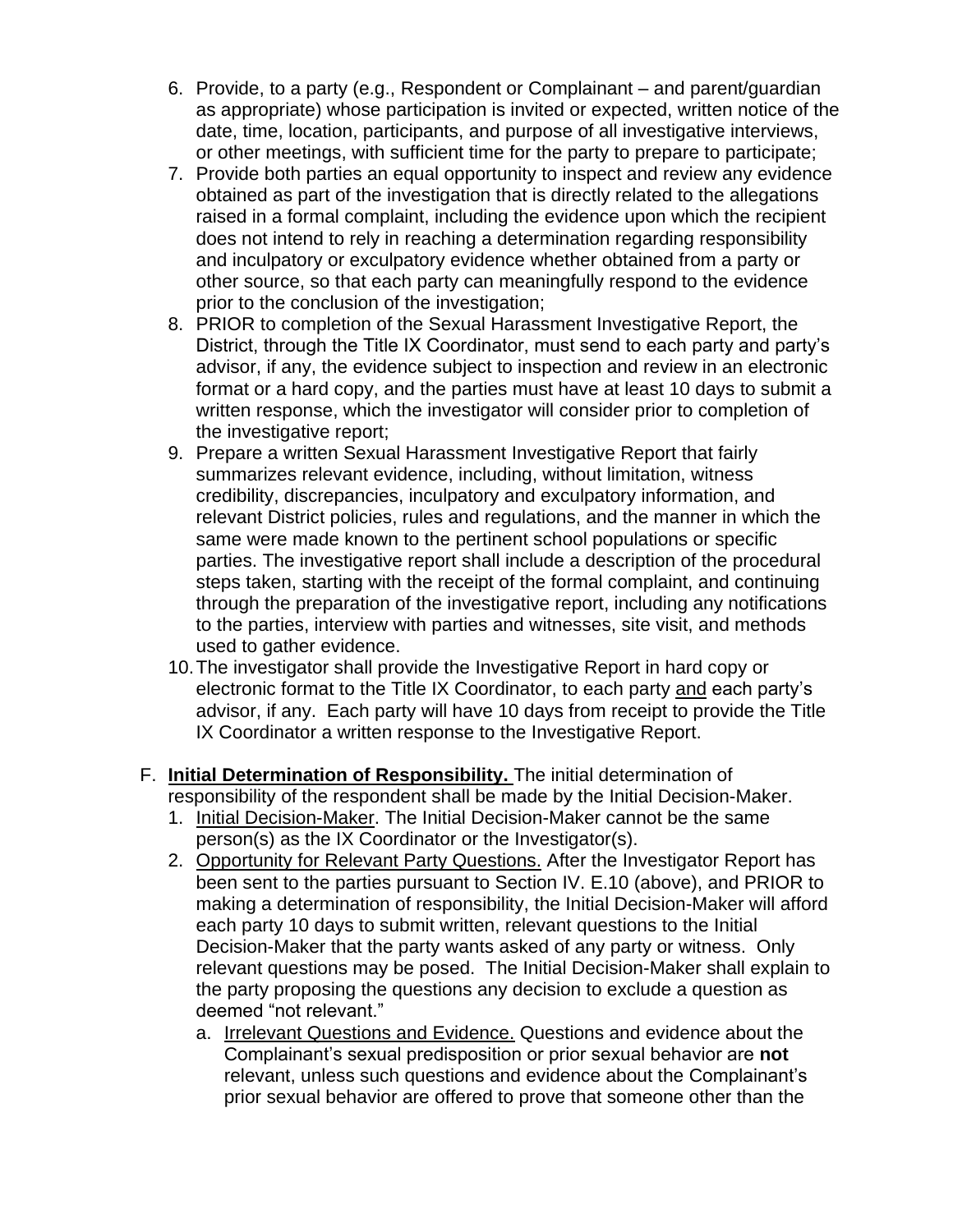respondent committed the conduct alleged by the Complainant, or if the question and evidence concern specific incidents of the Complainant's prior sexual behavior with respect to the respondent and are offered to prove consent.

- b. Written Responses to Questions. The Initial Decision-Maker will provide the questions to the party/witness, with copies to each party, and provide no less than 10 days for written responses, likewise, to be provided to each party.
- c. Opportunity for Limited Supplemental Questions. The Initial Decision-Maker will provide 5 days each for supplementary, limited follow-up questions and 5 days for answers, and may provide for additional rounds of follow-up questions, as long as the provision is extended to both parties equally.
- 3. Prohibition on Negative Inferences. The Initial Decision-Maker may not make any credibility determinations based on the person's status as a complainant, respondent, or witness.
- 4. Presumption of Non-Responsibility. The Respondent must be deemed to be not responsible for the alleged conduct until a determination regarding responsibility is made at the conclusion of the Title IX Grievance Process.
- 5. Written Initial Determination Regarding Responsibility. Within 10 days following the close of the period set for responses to the last round of follow-up questions, the Initial Decision-Maker must issue a Written Initial Determination to the Title IX Coordinator, the Superintendent, and the parties simultaneously, which, while applying the preponderance of the evidence standard, must include:
	- a. Identification of the allegations potentially constituting Sexual Harassment as defined in this Policy, section II.M.;
	- b. A description of the procedural steps taken from the receipt of the formal complaint through the Initial Determination Regarding Responsibility, including any notifications to the parties, interviews with parties and witnesses, site visits, methods used to gather evidence, and hearings held;
	- c. Findings of fact supporting the Written Initial Determination Regarding Responsibility;
	- d. Conclusions regarding the application of the District's applicable codes of conduct, policies, administrative regulations, or rules to the facts;
	- e. A statement of, and rationale for, the result as to each allegation, including a determination regarding responsibility (i.e., whether or not the respondent is responsible for sexual harassment), any disciplinary sanctions the District imposes on the Respondent, and whether remedies designed to restore or preserve equal access to the District's education program or activity will be provided by the District to the Complainant; and
	- f. The District's procedures and permissible bases for the Complainant and Respondent to appeal (as set forth in Section IV.H, below).
- 6. Finality of Decision. The Initial Determination Regarding Responsibility becomes final, and identified as the **Title IX Sexual Harassment Final Decision** either:
	- a. On the date that District provides the parties with Written Determination of the Appeal, if an appeal is taken as set forth in Section IV.H. (below); OR
	- b. Where no appeal is taken, the date on which an appeal would no longer be considered timely.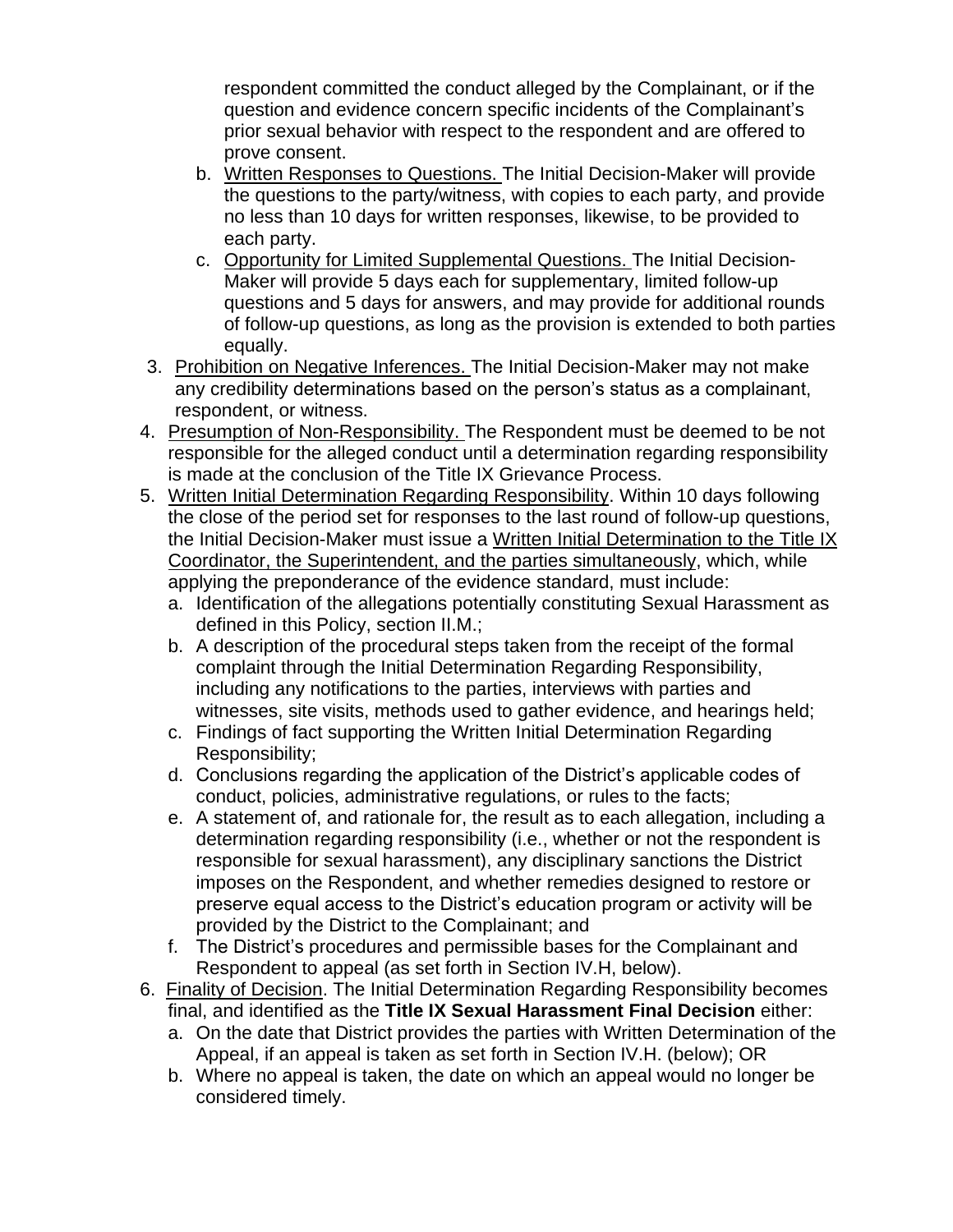- 7. Duty to Effectuate Title IX Sexual Harassment Final Decision.
	- a. District Response to Sexual Harassment. Once a **Title IX Sexual Harassment Final Decision** is issued, the District may implement remedies as set forth in Section III.D. above, and action as necessary to respond in a manner not deliberately indifferent in light of the known circumstances in cases of a Determination of Title IX Sexual Harassment Final Decision concluding responsibility for Sexual Harassment. The issue of responsibility for the conduct at issue shall not be subject to further review or appeal within the District (except as provided by District policy or collective bargaining agreement or applicable law). Appeals of disciplinary sanctions may be made pursuant to the District's ordinary review process for discipline, or to the extent applicable through any statutory or other processes provided under collective bargaining agreements or individual contracts.
	- b. Responsibility for Response. The Title IX Coordinator is responsible for effective implementation of remedies.
	- c. Other Actions Pursuant to Applicable Code of Conduct, Policies, Agreements, Contracts. The District may also proceed against the Respondent or Complainant pursuant to the District's applicable code of conduct or other Board policies, collective bargaining agreement, individual contract, or administrative rules/regulations/procedures.

# G. **Dismissal of a Formal Complaint.**

- 1. The District must dismiss a formal complaint with regard to Title IX sexual harassment if the alleged conduct:
	- a. Would not constitute sexual harassment, even if proved;
	- b. Did not occur in the District's education program or activity; or
	- c. Did not occur against a person in the United States.
- 2. The District may dismiss a formal complaint with regard to Title IX sexual harassment if at any time during the investigation or determination of responsibility stage(s):
	- a. A complainant notifies the Title IX Coordinator in writing that the complainant would like to withdraw the formal complaint or any allegations therein;
	- b. The respondent is no longer enrolled or employed by the District; or
	- c. Specific circumstances prevent the recipient from gathering evidence sufficient to reach a determination as to the formal complaint or allegations therein.
- 3. Upon dismissal of a formal complaint, the District must promptly send written notice of the dismissal and the reason(s) therefore simultaneously to the parties.
- 4. The dismissal of a formal complaint under Title IX does not preclude the District from continuing any investigation or taking action under other District policies, code of conduct or administrative rules/regulations. In some cases, the District may have an obligation to continue an investigation and proceed under a different policy or mandated process.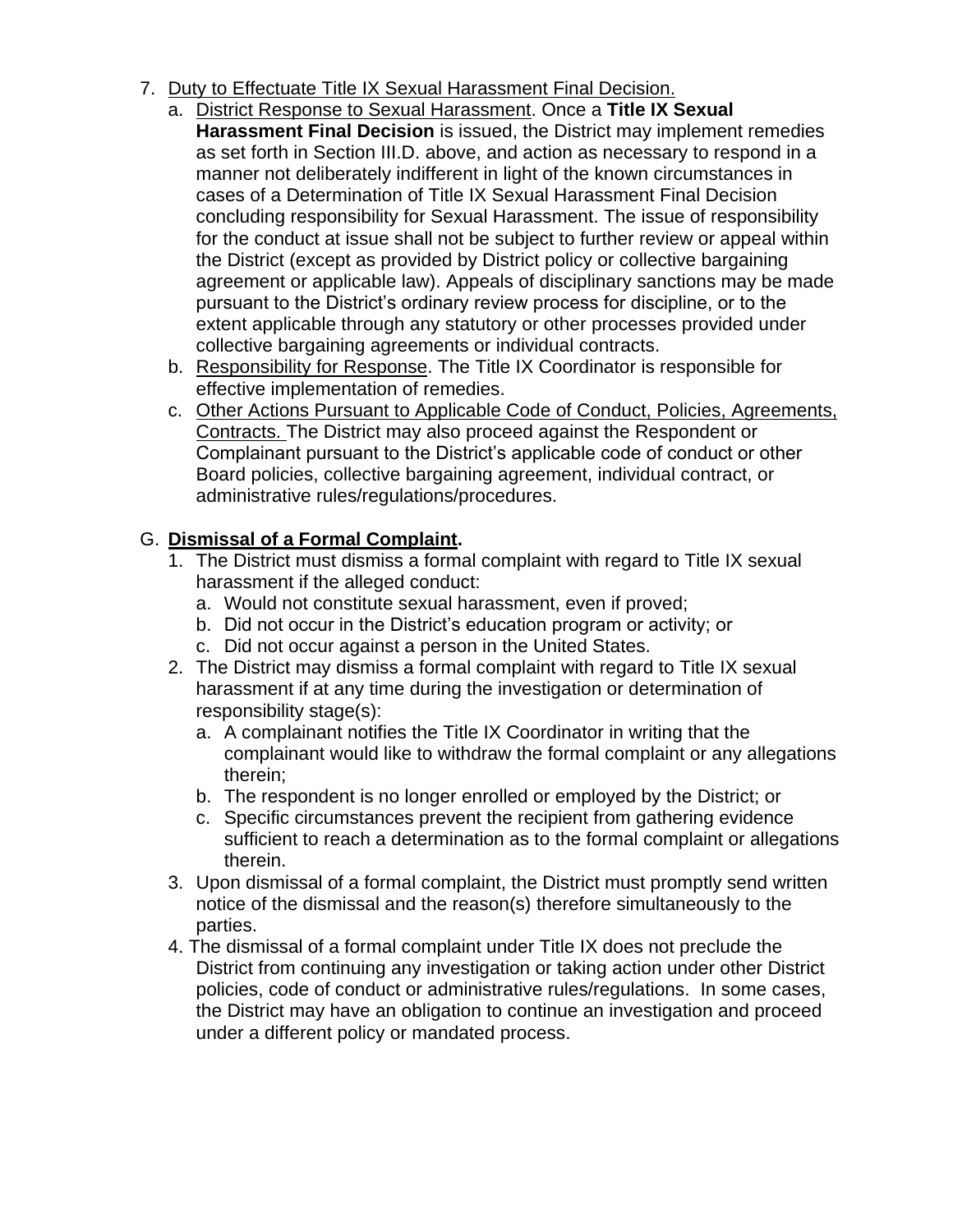- H. **Appeals.** The District must offer both parties an appeal from an Initial Determination Regarding Responsibility, and from a Dismissal of a Formal Complaint, or any allegations therein.
	- 1. Method of Filing. Either party may appeal the Initial Determination of Responsibility or the dismissal of a Formal Complaint of Sexual Harassment (or any allegations therein) by notifying the Superintendent in writing ("written appeal"), with a copy to the Title IX Coordinator. If there are multiple determinations of responsibility, the written appeal shall specify which ones are included in the appeal.
	- 2. Deadline for Notice of Appeal. The Notice of Appeal must be in writing and received by the Superintendent, with a copy to the Title IX Coordinator, within 10 days of either the Initial Determination of Responsibility or the written Notice of Dismissal being communicated to the parties, as appropriate.
	- 3. Grounds For Appeal. Either party may only appeal the Initial Determination of Responsibility or the Dismissal of a Formal Complaint of Sexual Harassment (or any allegations therein) based upon one or more of the following grounds, which must be stated specifically in the party's written appeal:
		- a. Procedural irregularity that affected the outcome of the matter;
		- b. New evidence that was not reasonably available at the time the determination regarding responsibility or dismissal was made, that could affect the outcome of the matter; or
		- c. The Title IX Coordinator, investigator(s), or decision-maker(s) had a conflict of interest or bias for or against complainants or respondents generally or the individual complainant or respondent that affected the outcome of the matter.
	- 4. Appellate Decision-Maker. The Appellate Decision-Maker shall not be the same person as the Initial Decision-Maker that reached the determination regarding responsibility or the Dismissal of a Formal Complaint of Sexual Harassment, the Investigator(s), or the Title IX Coordinator. The Appellate Decision-Maker shall not have a conflict of interest or bias for or against complainants or respondents generally or an individual complainant or respondent. The Appellate Decision-Maker shall be trained as set forth in section V.F.2. and 3.
	- 5. District Notification of Appeal and Duty to Equitable Treatment of Parties During Appeal. The District must notify both parties in writing when an appeal is filed and implement appeal procedures equally for both parties.
	- 6. Opportunity to Brief Appellate Decision-Maker.
		- a. Deadline In Cases Other than Newly Available Evidence. Except in cases of newly available evidence, each party shall have 10 days "reasonable and equal opportunity] from the date of the Notification of Appeal under section H.5. above, to submit to the Appellate Decision-Maker a written statement in support of, or challenging, the Initial Determination Regarding Responsibility.
		- b. Deadline in Cases of Newly Available Evidence. In cases where the basis of the appeal is newly available evidence affecting the outcome, the party relying upon such evidence shall submit to the Appellate Decision-Maker such evidence or a summary of such evidence along with the party's appeal statement first and within 7 days from the date of the Notification of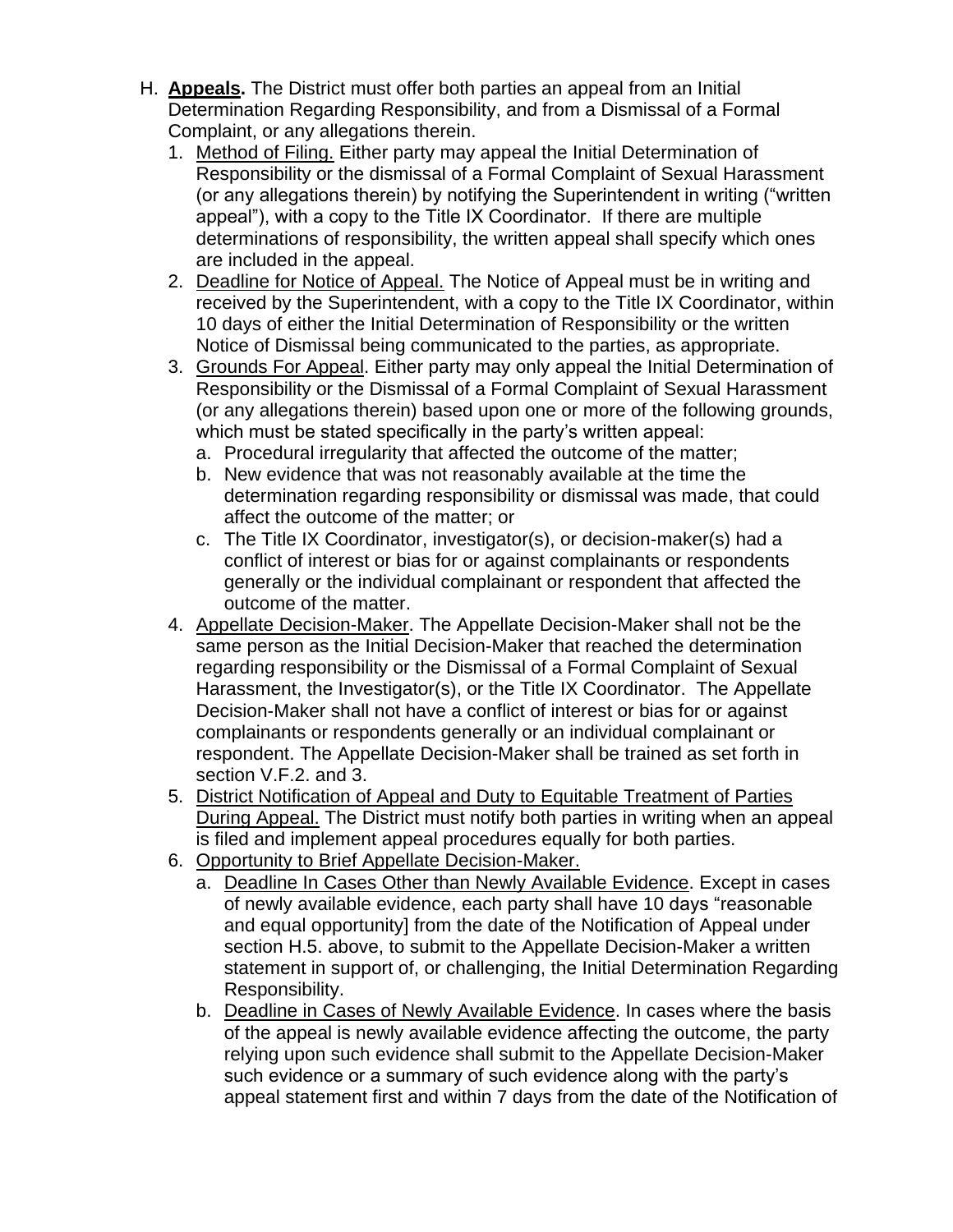the Appeal. In such instances the Appellate Decision-Maker shall then forward such documentation on to the opposing party, whereupon the opposing party shall thereafter have 7 days to review and submit their Brief to the Appellate Decision-Maker.

- 7. Written Determination of the Appeal
	- a. The Appellate Decision-Maker shall provide a Written Determination of the Appeal after considering the record and the parties' appeal statements, describing the result of the appeal and the rationale of the result. The appeals decision maker will only overturn the Initial Determination of Responsibility upon a conclusion that it was clearly erroneous (i.e., either made on unreasonable grounds, or without any proper consideration of the circumstances). If the basis or one of the bases for the appeal was new evidence, the appeals decision maker may either make a determination of responsibility regarding that evidence or refer it back to the appropriate stage of the Title IX Grievance Process. The Appellate Decision shall be provided simultaneously to both parties, with a copy to the Title IX Coordinator and the Superintendent of Schools.
	- b. Upon issuance of the Written Determination of the Appeal, it becomes a **Title IX Sexual Harassment Final Decision,** as set forth in Section IV.F.6, with commensurate Title IX obligations for the District to act as set forth in Section IV.F.7.

#### V. **Responsible Personnel.**

A. Bias or Conflicts of Interest.

No person designated as a Title IX Coordinator, investigator, decision-maker, nor any person designated by the District to facilitate an informal resolution process, may have a conflict of interest or bias for or against complainants or respondents generally or an individual complainant or respondent.

## B. **Title IX Coordinator.**

The District must designate and authorize at least one employee to coordinate its efforts to comply with its responsibilities under this Policy, which employee must be referred to as the "Title IX Coordinator." Any individual designated by the District as a Title IX Coordinator shall be free of conflict of interest or bias for or against complainants or respondents generally or an individual complainant or respondent.

- 1. Notice of Title IX Coordinator Contact Information. The name or title, office address, electronic mail address, and telephone number of the employee(s) designated as the Title IX Coordinator shall be provided to the following:
	- a. all applicants for admission and employment;
	- b. parents or legal guardians of elementary and secondary school students;
	- c. employees; and
	- d. all unions or professional organizations holding collective bargaining or professional agreements with the recipient.
- 2. Duties of Title IX Coordinator In addition to coordinating the District's efforts to comply with its responsibilities under this Policy, and any other duties assigned, the Title IX Coordinator shall be responsible for:
	- a. Receipt of Reports of Sexual Harassment. Any person may report sex discrimination, including sexual harassment (whether or not the person reporting is the person alleged to be the victim of conduct that could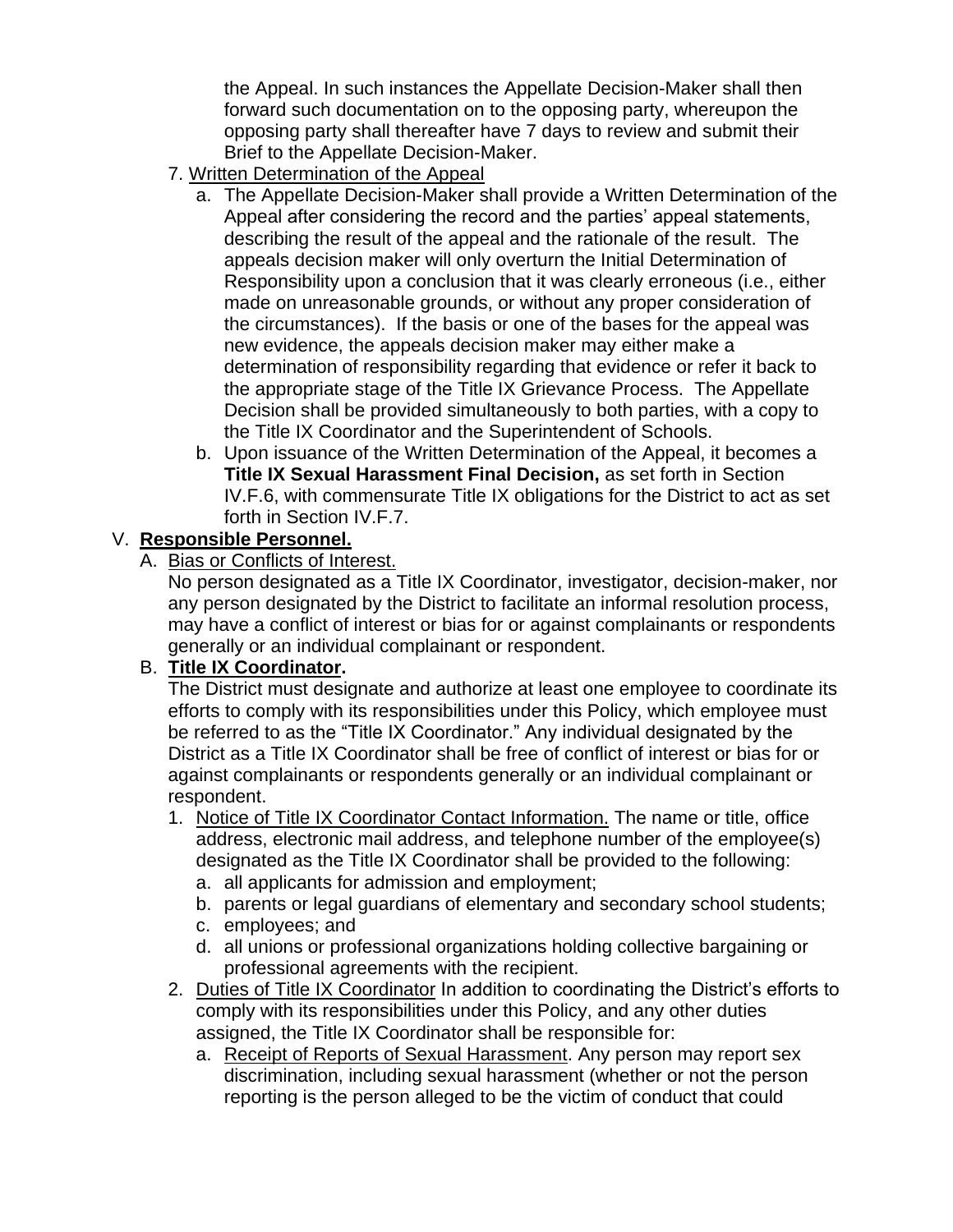constitute sex discrimination or sexual harassment), in person, by mail, by telephone, or by electronic mail, using contact information listed for the Title IX Coordinator, or by any other means that results in the Title IX Coordinator receiving the person's verbal or written report. Such a report may be made at any time (including during non-business hours) by using the telephone number or electronic mail address, or by mail to the office address, listed for the Title IX Coordinator.

- i. Responding to general reports and formal complaints of sexual harassment.
	- (a). The Title IX Coordinator shall promptly contact the Complainant (or where Complainant is a minor their parent/guardian) (regardless to whether a formal complaint has been received) to discuss:
		- i. Supportive Measures: the availability of supportive measures (as defined in section II.N. above); to consider Complainant's wishes with respect to supportive measures; to inform of the availability of supportive measures with or without the filing of a Formal Complaint of Sexual Harassment;
		- ii. Formal Complaint and explain the process for filing a Formal Complaint of Sexual Harassment.
- ii. Signing and/or receiving Formal Complaints of Sexual Harassment and in such cases commencing the Title IX Grievance Process set out in Section IV. above;
- iii. Coordinating the effective implementation of supportive measures; and
- iv. Coordinating the District's efforts to comply with its responsibilities related to the Title IX Grievance Process set forth in Section IV of this policy, including any other specific duties as assigned by the Superintendent to fulfill the District's obligations under this policy.
- 3. Conflict of Interest or Bias/Unavailability. In cases where the Title IX Coordinator is unavailable, including unavailability due to a conflict of interest or other disqualifying reason, the Superintendent shall assure that another person with the appropriate training and qualifications is appointed as acting Title IX Coordinator for that case, in such instances "Title IX Coordinator" shall include the acting Title IX Coordinators.

## C. **Investigators.**

- 1. Conflict of Interest or Bias. Any individual assigned to investigate a Formal Complaint of Sexual Harassment shall not have a conflict of interest or bias for or against complainants or respondents generally or an individual complainant or respondent.
- 2. Responsibilities. Investigators shall be responsible for conducting Sexual Harassment Investigations as set forth in Section IV.E. above.

## D. **Decision-Makers**.

- 1. Conflict of Interest or Bias. Any individual assigned as a Decision-Maker in the case of a Sexual Harassment under this Policy shall not have a conflict of interest or bias for or against complainants or respondents generally or an individual complainant or respondent.
- 2. Responsibilities.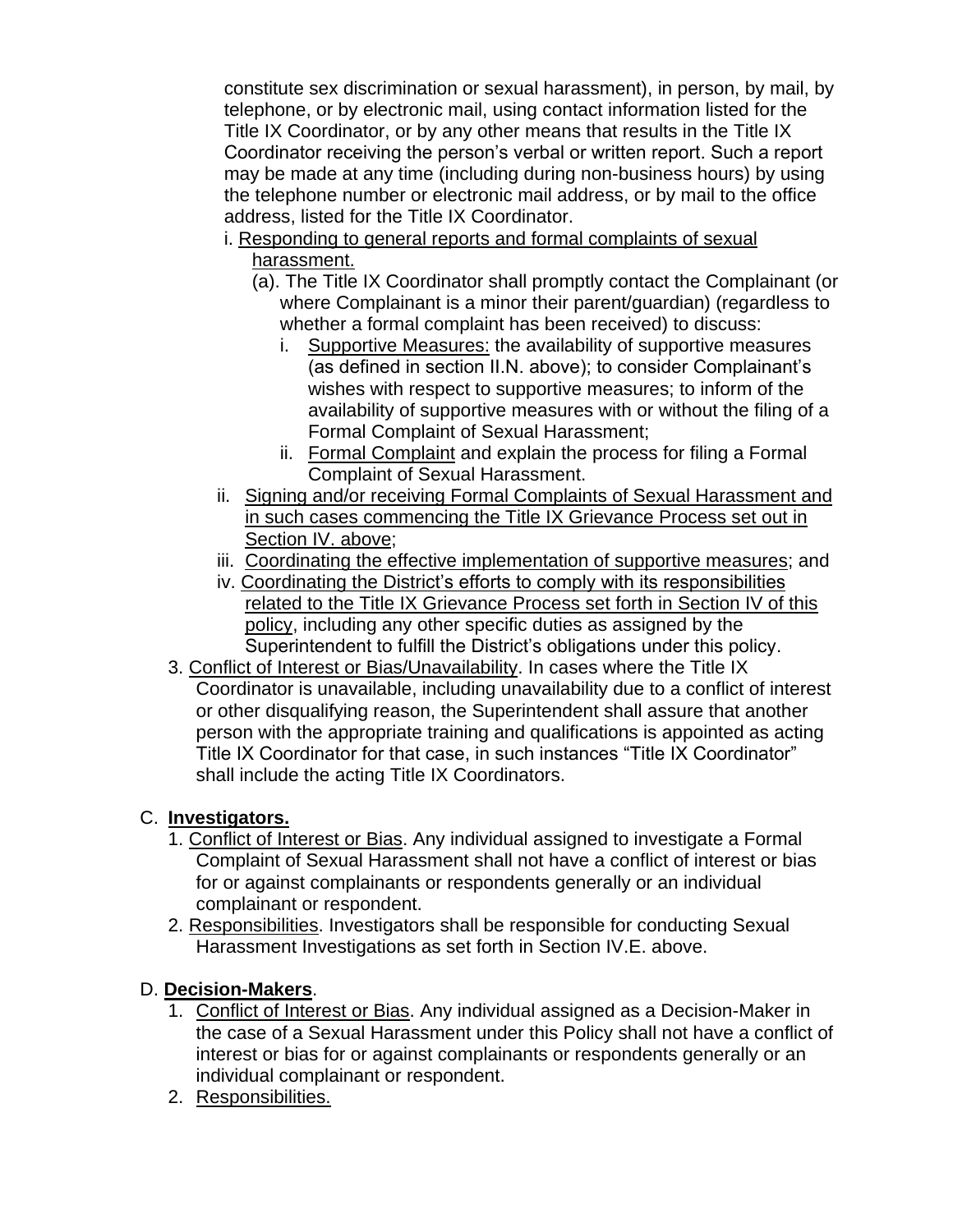- a. **Initial Decision-Makers** shall be responsible for issuing an Initial Determination Regarding Responsibility following a Sexual Harassment Investigation and other duties set forth in Section IV.F. above.
- b. **Appellate Decision-Makers** shall be responsible for issuing a Written Determination of the Appeal, and other duties set forth in Section IV.H. above.

#### E. **Informal Resolution Process Facilitators ("Facilitators")**.

- 1. Conflict of Interest or Bias. Any individual assigned to facilitate an informal resolution process shall not have a conflict of interest or bias for or against complainants or respondents generally or an individual complainant or respondent.
- 2. Responsibilities. Facilitators shall be responsible for facilitating a process of informal resolution as permitted in section IV. D. above.
- **F. Training.** The District shall ensure that training of the following personnel occur:
	- 1. All District Employees. Training of District Employees shall occur relative to mandatory reporting obligations, and any other responsibilities they may have relative to this Policy.
	- 2. Title IX Coordinators, investigators, decision-makers, and any person who facilitates an informal resolution process. These individuals must be trained on the following topics:
		- a. the definition of sexual harassment as contained within this Policy;
		- b. the scope of the recipient's education program or activity;
		- c. how to conduct an investigation, appeals, and informal resolution process;
		- d. how to serve impartially, including by avoiding prejudgment of the facts at issue; and
		- e. conflicts of interest and bias.
	- 3. Decision-makers. In addition to the topics set forth in II.D.2. above, decisionmakers shall be trained on the following topics:
		- a. issues of relevance of questions and evidence, including when questions and evidence about the complainant's sexual predisposition or prior sexual behavior are not relevant as set forth in Section IV.E.1. and IV.F.2.a.
	- 4. Investigators. In addition to the topics set forth in II.D.2. above, investigators shall be trained on issues of relevance to create an investigative report that fairly summarizes relevant evidence, as set forth in Section IV.E.9 above.
	- 5. Training Materials. Any materials used for trainings of Title IX Coordinators, investigators, decision-makers, and any person who facilitates an informal resolution process, must:
		- a. Not rely on sex stereotypes; and
		- b. Promote impartial investigations and adjudications of formal complaints of sexual harassment.
		- c. Be made available to the public either on its website, or if the District does not maintain a website, must make those materials available upon request for inspection by members of the public.